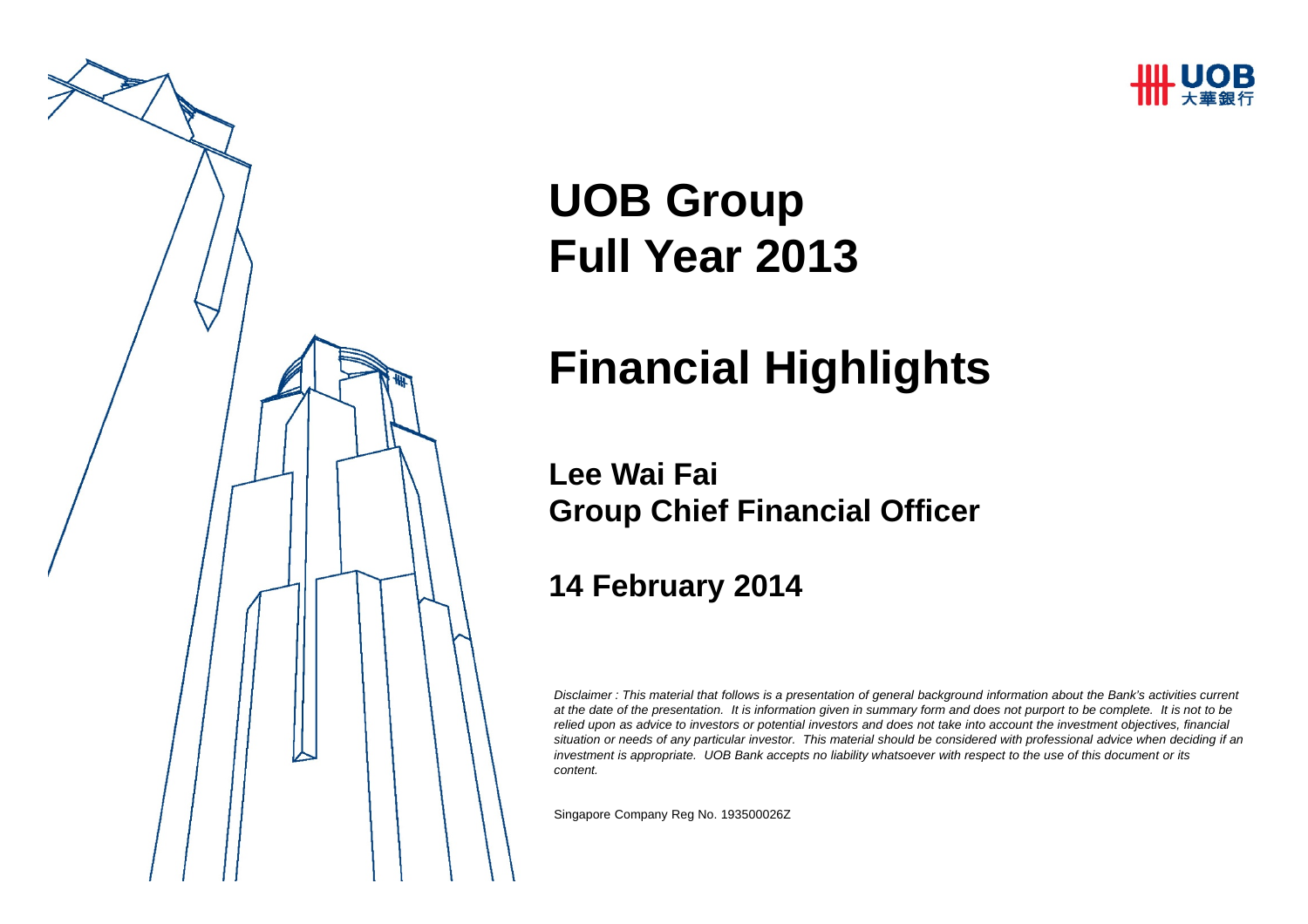## **Full Year 2013 NPAT at New High of \$3.0 billion, Up 7% YoY**



|                                       | 2013  | 2012           | $+$ /(-)      |
|---------------------------------------|-------|----------------|---------------|
|                                       | \$m\$ | \$m\$          | $\frac{0}{6}$ |
| Net interest income                   | 4,120 | 3,917          | 5.2           |
| Fee and commission income             | 1,731 | 1,508          | 14.8          |
| Other non-interest income             | 870   | 1,070          | (18.7)        |
| <b>Total income</b>                   | 6,720 | 6,495          | 3.5           |
| Less: Total expenses                  | 2,898 | 2,747          | 5.5           |
| <b>Operating profit</b>               | 3,822 | 3,748          | 2.0           |
| Less: Individual impairment           | 157   | 475            | (66.9)        |
| Collective impairment                 | 272   | 2              | >100.0        |
| Intangible assets amortised           |       | $\overline{7}$ | <b>NM</b>     |
| Add: Associates & joint ventures      | 191   | 87             | >100.0        |
| Less: Tax & non-controlling interests | 576   | 548            | 5.1           |
| Net profit after tax                  | 3,008 | 2,803          | 7.3           |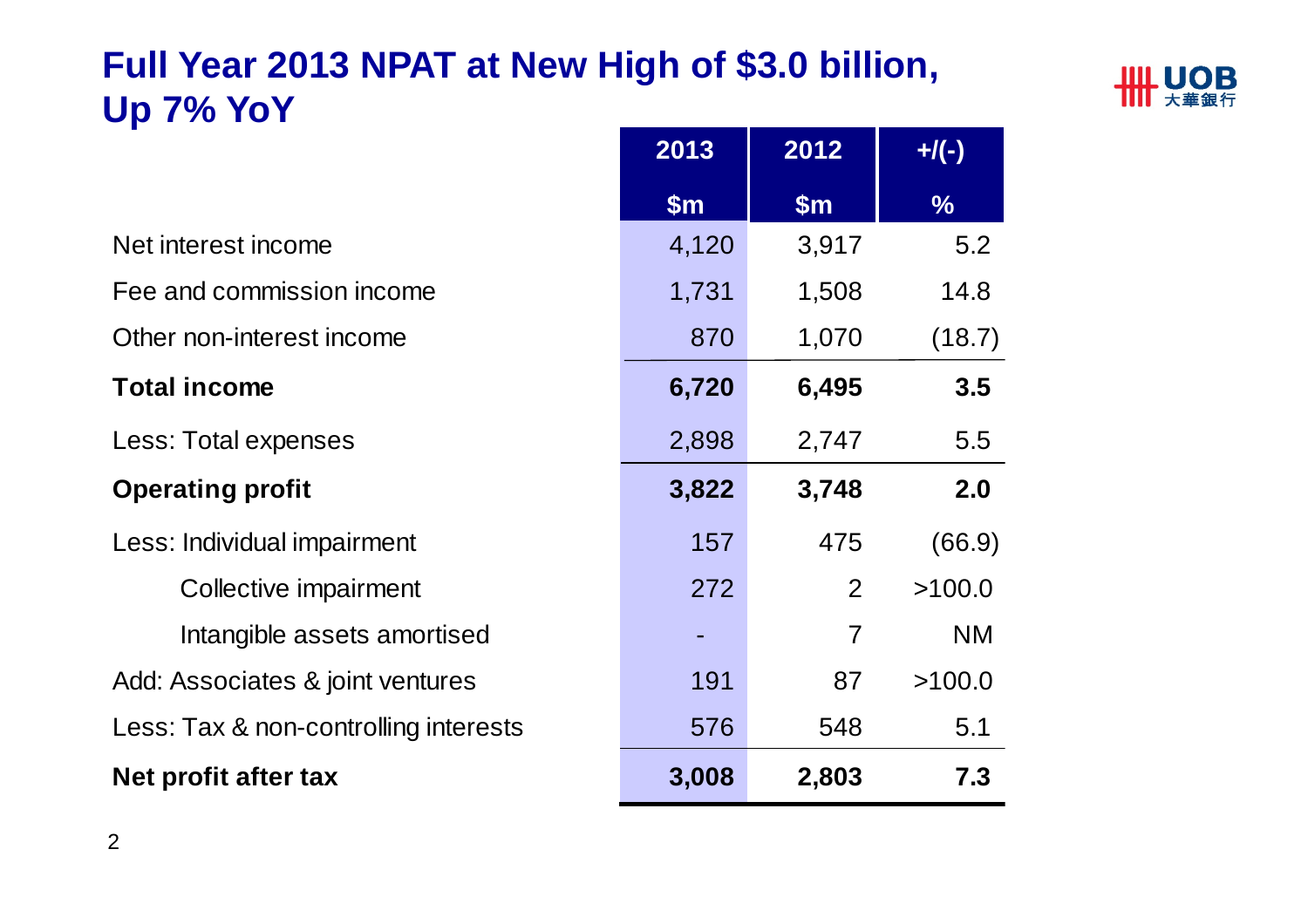# **4Q13 NPAT at \$773 million, Up 6% QoQ and 11% Compared to 4Q12**

|                                       | <b>4Q13</b>   | <b>4Q12</b> | $+$ /(-)      | <b>3Q13</b> | $+$ /(-)      |
|---------------------------------------|---------------|-------------|---------------|-------------|---------------|
|                                       | $\mathsf{Sm}$ | \$m\$       | $\frac{9}{6}$ | \$m\$       | $\frac{9}{6}$ |
| Net interest income                   | 1,095         | 967         | 13.3          | 1,046       | 4.7           |
| Fee and commission income             | 435           | 388         | 12.2          | 407         | 6.9           |
| Other non-interest income             | 212           | 238         | (10.9)        | 211         | 0.6           |
| <b>Total income</b>                   | 1,742         | 1,592       | 9.4           | 1,663       | 4.7           |
| Less: Total expenses                  | 762           | 719         | 6.1           | 715         | 6.7           |
| <b>Operating profit</b>               | 980           | 874         | 12.1          | 949         | 3.3           |
| Less: Individual impairment           | 88            | 229         | (61.3)        | 41          | >100.0        |
| Collective impairment                 | 50            | (79)        | >100.0        | 45          | 12.6          |
| Add: Associates & joint ventures      | 14            | 17          | (15.8)        | 52          | (73.0)        |
| Less: Tax & non-controlling interests | 82            | 45          | 82.1          | 186         | (55.9)        |
| Net profit after tax                  | 773           | 696         | 11.1          | 730         | 5.9           |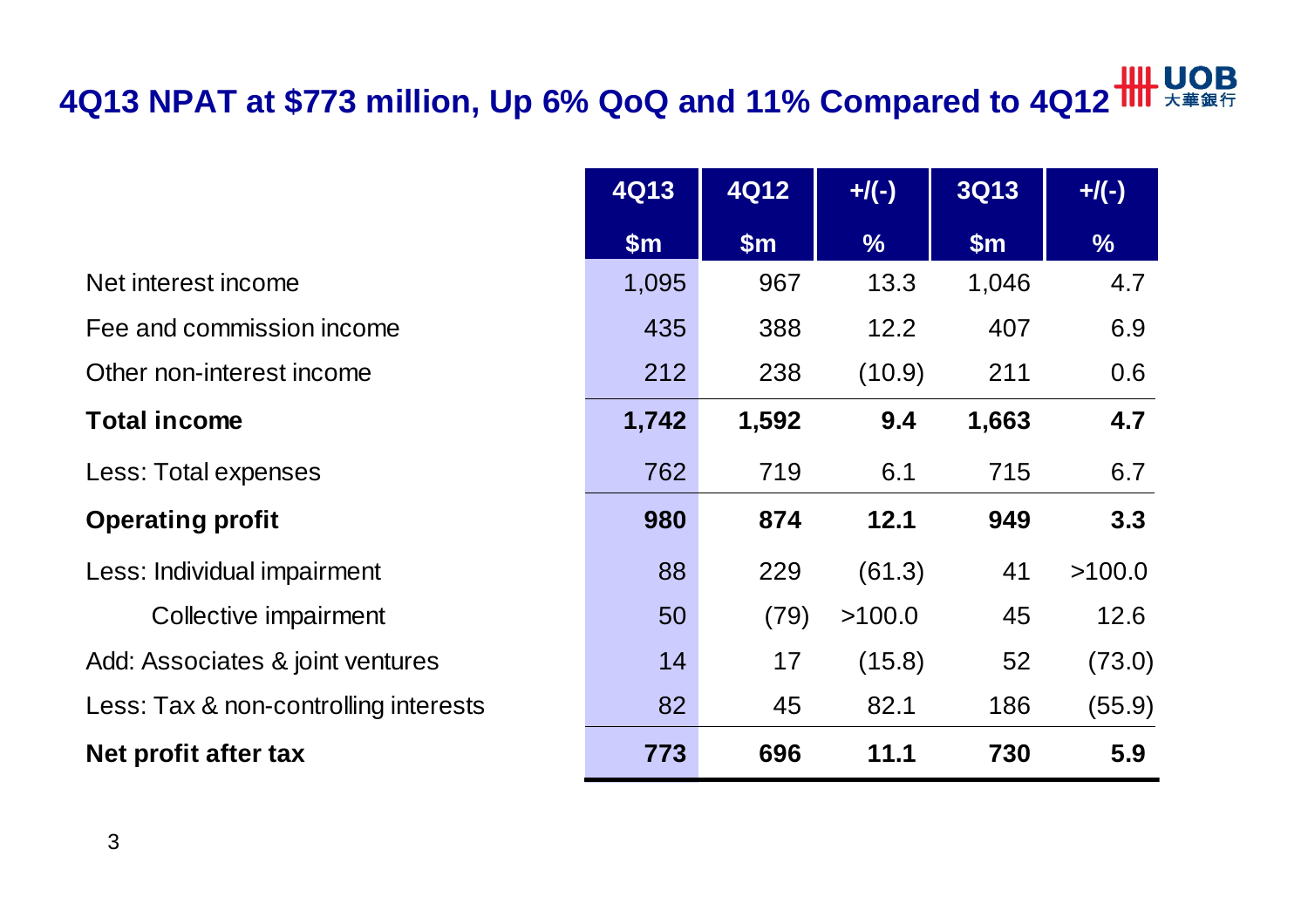#### **FY2013 NII Crossed \$4b Mark to \$4.1b, Boosted by Strong Loans Growth. 4Q13 NIM Improved 3bps to 1.74%**

#### **Net Interest Income (NII) and Margin**



4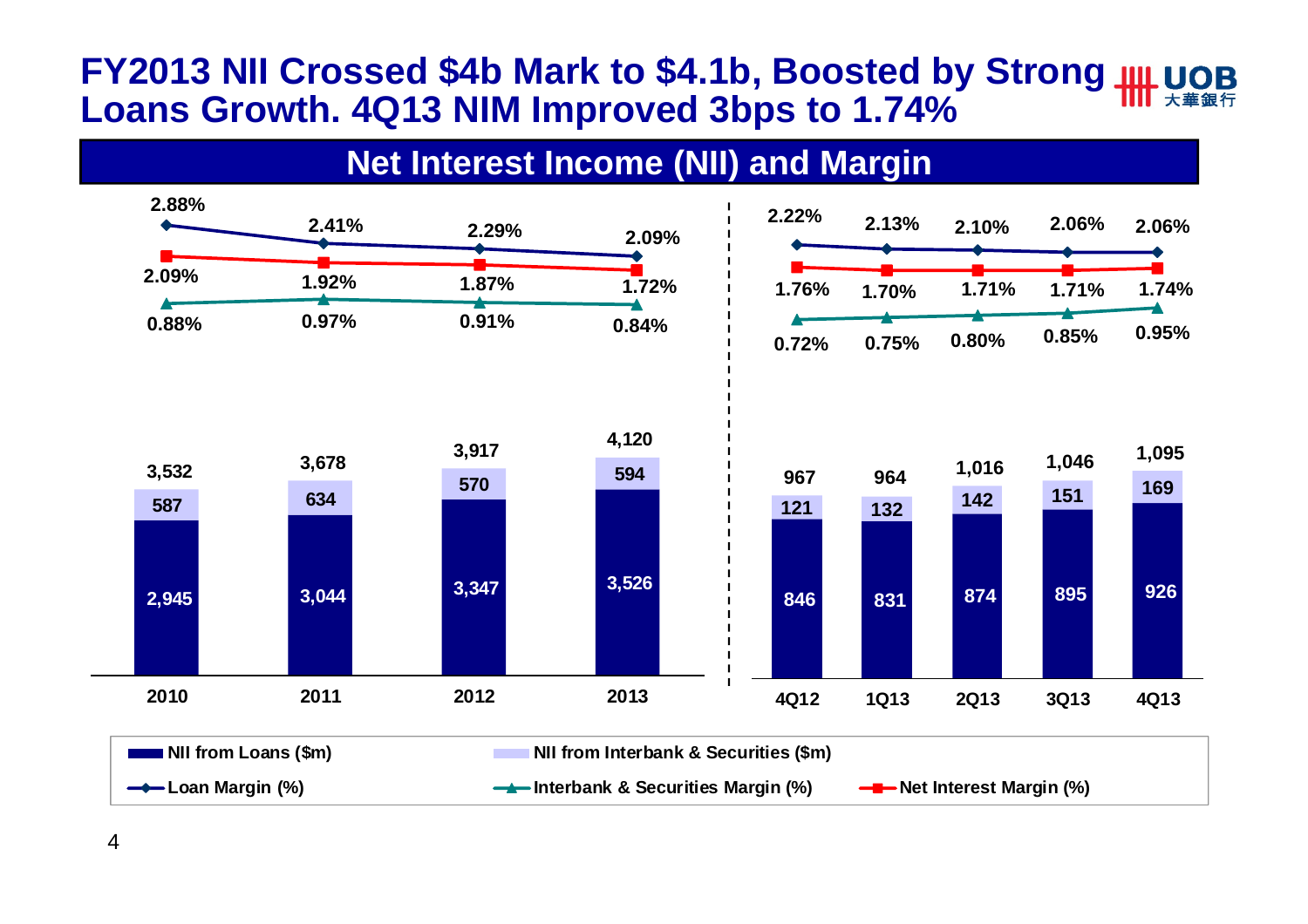#### **Strong Fee Income Driven by Double-Digit Growth in Wealth Management, Fund Management and Loan-Related Fees**



#### **Non-Interest Income (Non-NII) and Non-NII Ratio**



Note: core income excluded gain on UOB Life and UIC for 2010.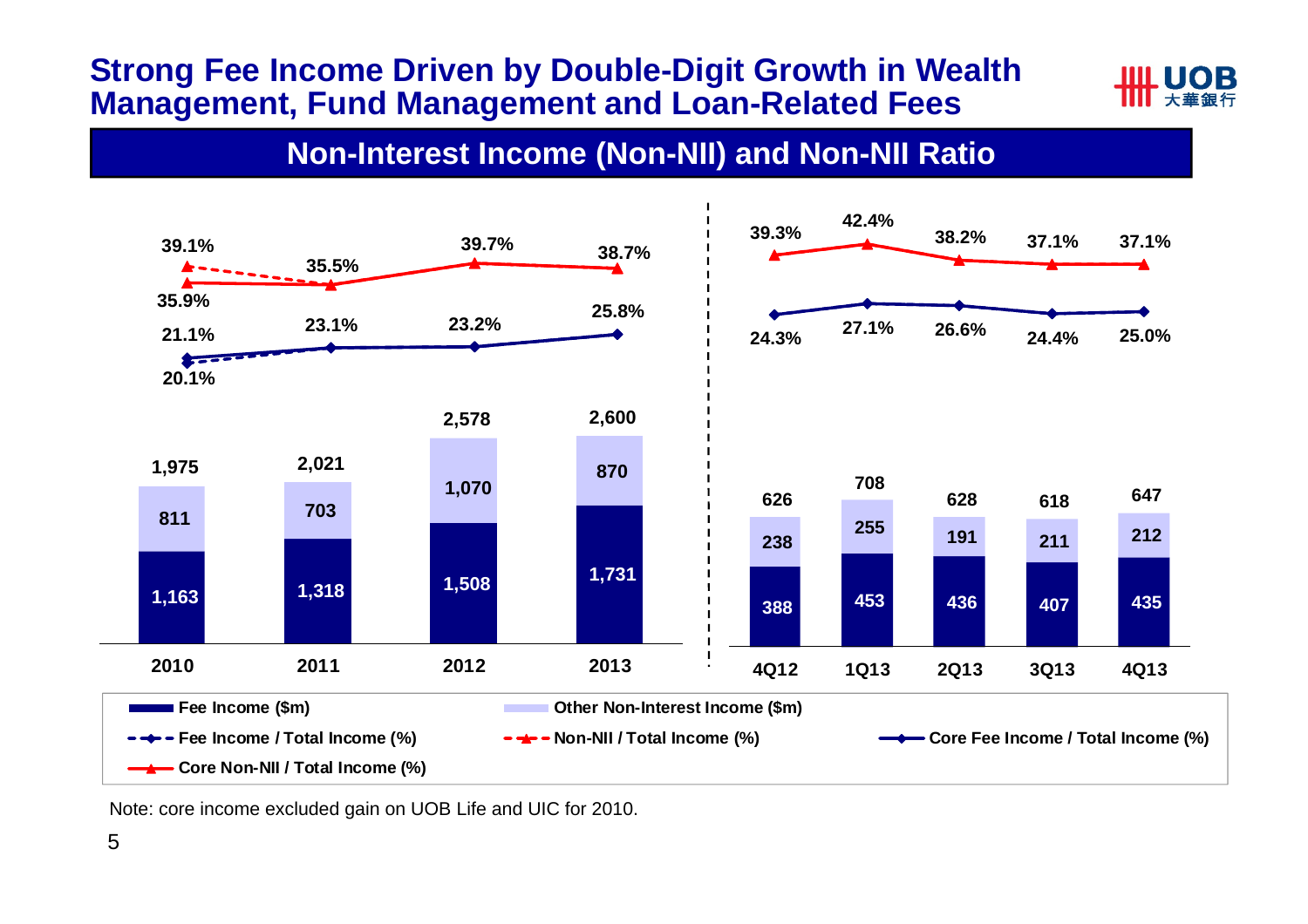#### **Expenses Paced for Business Growth**



#### **Operating Expenses and Expense / Income Ratio**



Note: core income excluded gain on UOB Life and UIC for 2010.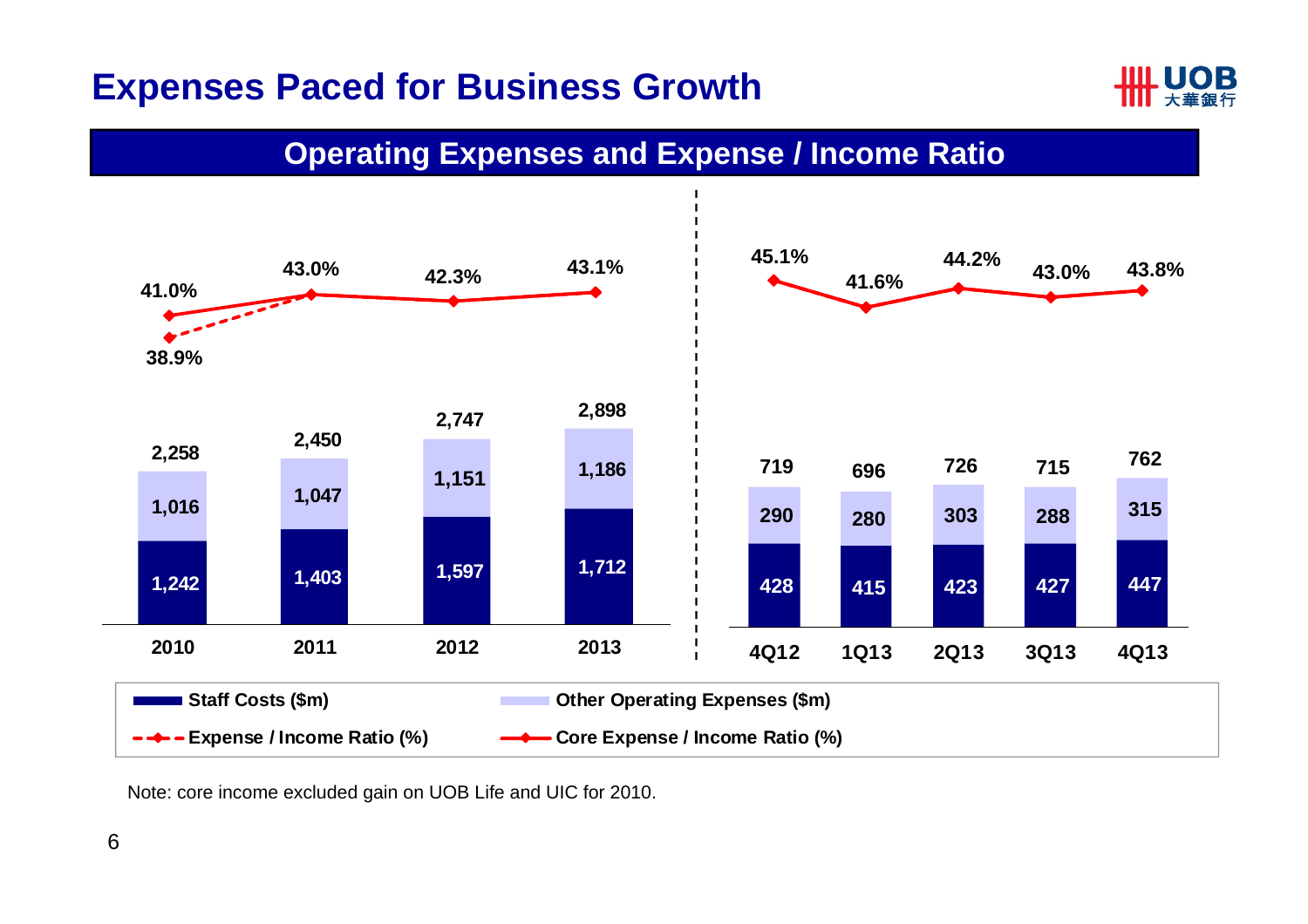#### **Total Credit Costs Remained Stable**



#### **Impairment Charges on Loans**



\* On annualised basis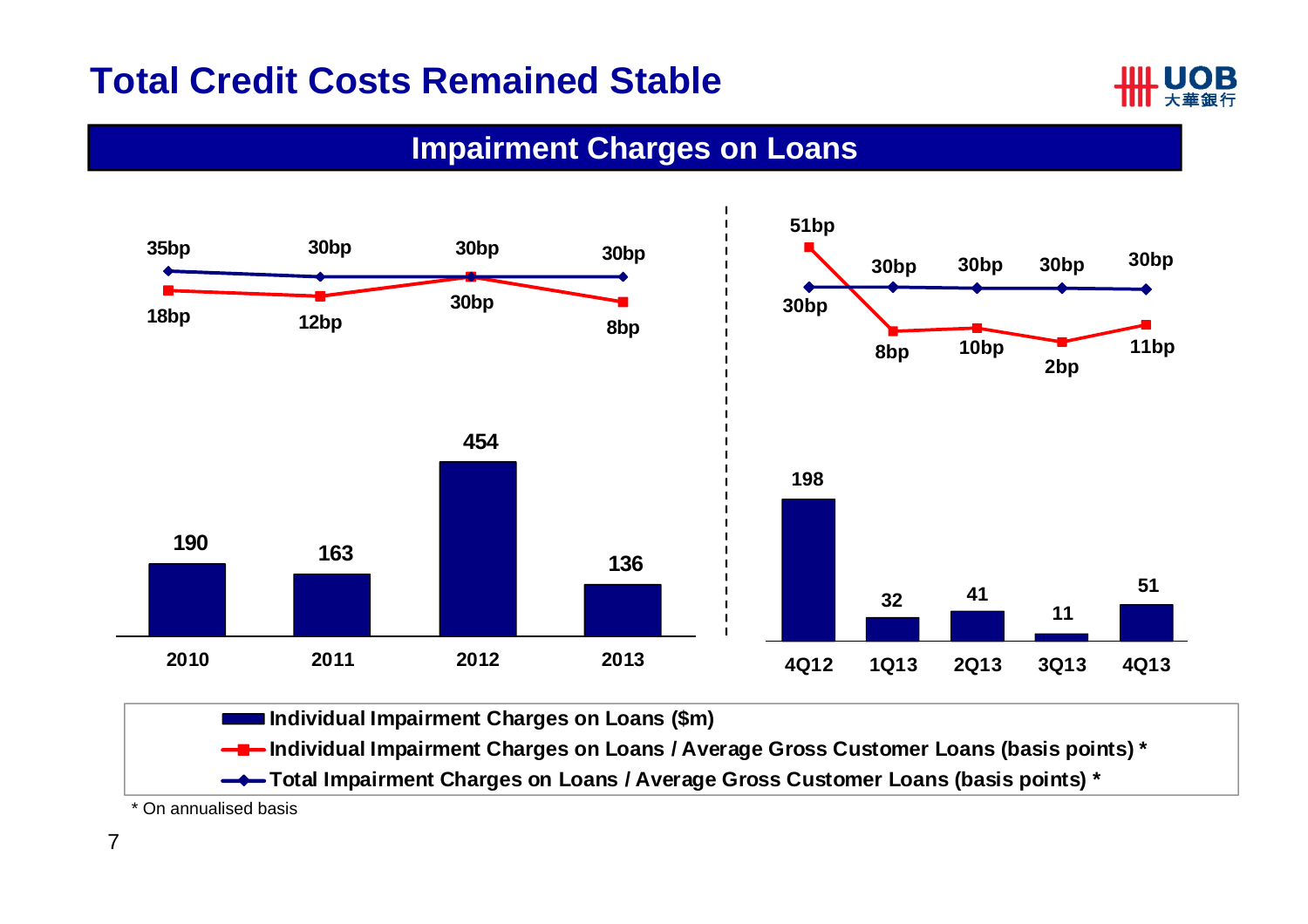#### **Performance by Business Segment**



**53%**

**GR GW GMIM Others**

|                                        |       |       |               | 2013       |
|----------------------------------------|-------|-------|---------------|------------|
|                                        | 2013  | 2012  | $+$ /(-)      | 1%<br>10%  |
| <b>Segment Operating Profit</b>        | \$m\$ | \$m\$ | $\frac{9}{6}$ |            |
| <b>Group Retail (GR)</b>               | 1,259 | 1,138 | 10.6          | 33%        |
| Group Wholesale (GW)                   | 2,136 | 1,978 | 8.0           | 56%        |
| Global Markets & Investment Mgt (GMIM) | 392   | 557   | (29.6)        | 2012       |
| <b>Others</b>                          | 35    | 75    | (53.3)        | 2%         |
| <b>Total</b>                           | 3,822 | 3,748 | 2.0           | 15%<br>30% |
|                                        |       |       |               |            |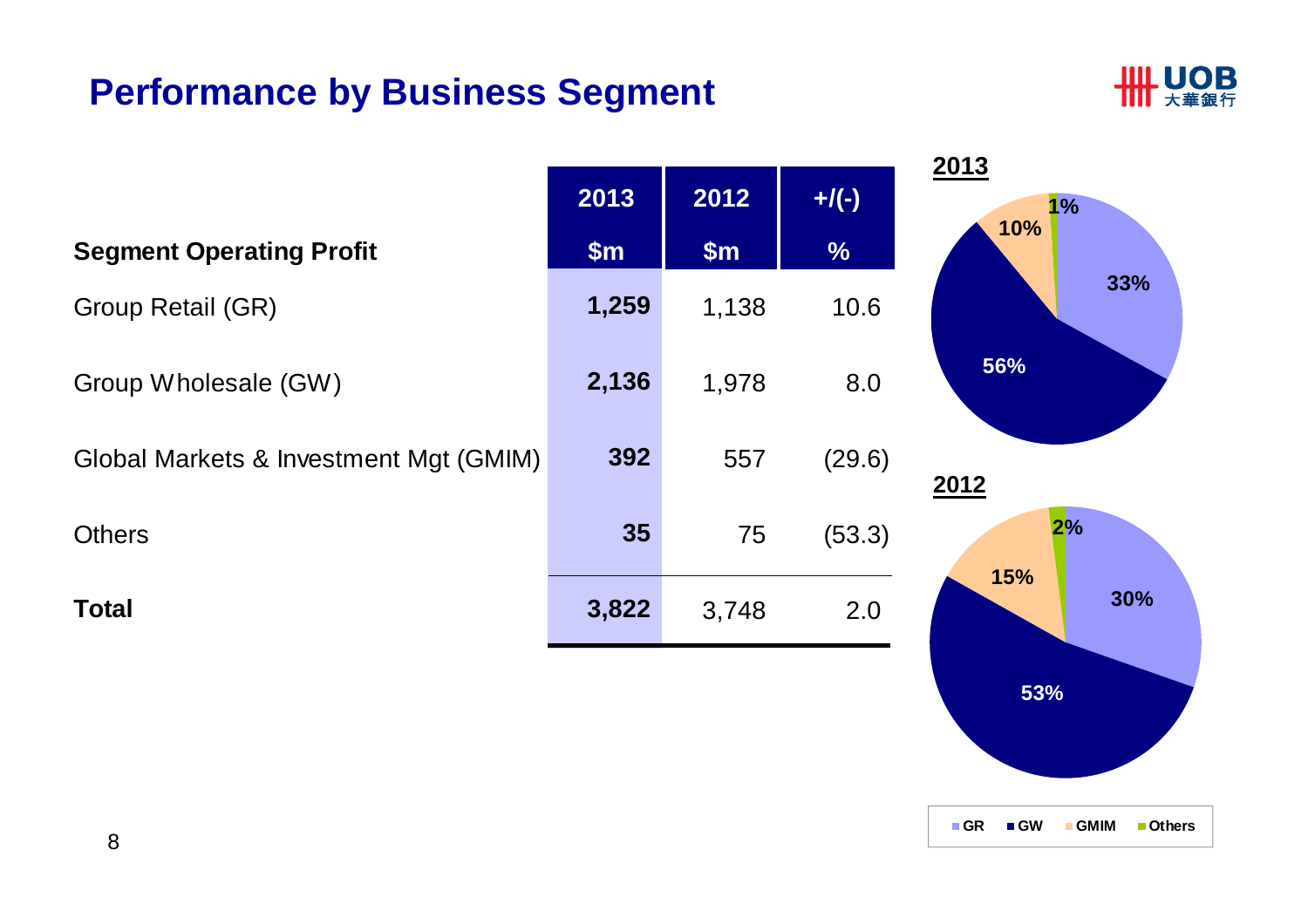#### **Regional Performance Delivered 10% Growth. Overseas contributions at 42%**



| <b>Operating</b><br><b>Profit</b> | 2013<br>$\mathsf{Sm}$ | 2012<br>$\mathsf{Sm}$ | $+$ /(-)<br>$\%$ | At<br>constant<br><b>FX</b> rate<br>$+$ /(-)<br>$\%$ |
|-----------------------------------|-----------------------|-----------------------|------------------|------------------------------------------------------|
| Singapore                         | 2,213                 | 2,243                 | (1.3)            | (1.3)                                                |
| Regional:                         | 1,310                 | 1,217                 | 7.6              | 10.3                                                 |
| Malaysia                          | 634                   | 608                   | 4.2              | 6.4                                                  |
| <b>Thailand</b>                   | 222                   | 182                   | 21.6             | 20.2                                                 |
| Indonesia                         | 171                   | 195                   | (12.3)           | (2.3)                                                |
| <b>Greater China</b>              | 283                   | 232                   | 22.3             | 20.8                                                 |
| <b>Others</b>                     | 299                   | 288                   | 4.1              | 9.4                                                  |
| Total                             | 3,822                 | 3,748                 | 2.0              | 3.2                                                  |

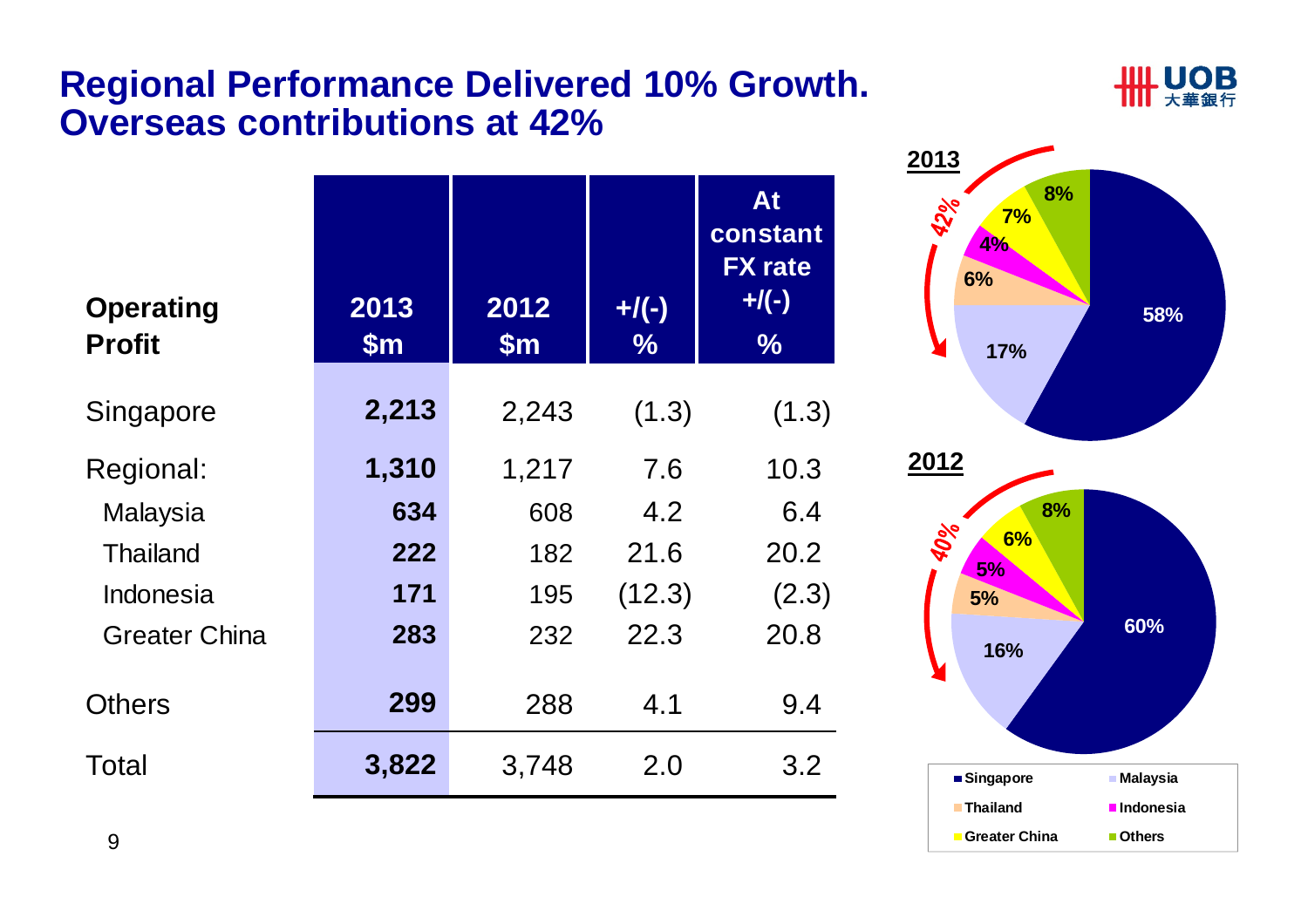## **Steady Loans Growth**



|                      | <b>Dec-13</b>   | <b>Dec-12</b> | $+$ /(-)      | <b>At</b><br>constant<br><b>FX</b> rate<br>$+$ /(-) | <b>Sep-13</b>   | $+$ /(-)      | <b>At</b><br>constant<br><b>FX</b> rate<br>$+$ /(-) | 2013<br>6%<br>7%<br>3% |
|----------------------|-----------------|---------------|---------------|-----------------------------------------------------|-----------------|---------------|-----------------------------------------------------|------------------------|
| <b>Gross Loans</b>   | \$ <sub>b</sub> | \$b           | $\frac{0}{6}$ | $\frac{0}{6}$                                       | \$ <sub>b</sub> | $\frac{0}{6}$ | $\frac{9}{6}$                                       | 5%                     |
| Singapore            | 119.0           | 101.1         | 17.7          | 17.7                                                | 116.4           | 2.2           | 2.2                                                 | 14%<br>65%             |
| Regional:            | 52.7            | 46.8          | 12.7          | 16.8                                                | 49.8            | 5.9           | 7.0                                                 |                        |
| Malaysia             | 25.2            | 23.5          | 7.4           | 11.4                                                | 24.3            | 3.9           | 3.7                                                 | 2012                   |
| <b>Thailand</b>      | 9.8             | 8.5           | 15.5          | 19.6                                                | 9.5             | 4.0           | 8.2                                                 |                        |
| Indonesia            | 5.4             | 5.6           | (3.7)         | 15.6                                                | 5.4             | (0.4)         | 5.3                                                 | $6\%^{5\%}$<br>4%      |
| <b>Greater China</b> | 12.3            | 9.2           | 33.6          | 27.9                                                | 10.6            | 15.6          | 14.4                                                | <b>5%</b>              |
| <b>Others</b>        | 10.2            | 8.0           | 28.1          | 32.3                                                | 10.3            | (0.9)         | (0.5)                                               | 15%<br>65%             |
| Total                | 182.0           | 155.9         | 16.8          | 18.2                                                | 176.5           | 3.1           | 3.4                                                 |                        |
| <b>USD Loans</b>     | 26.9            | 18.1          | 48.5          | 43.4                                                | 24.4            | 10.4          | 9.7                                                 |                        |

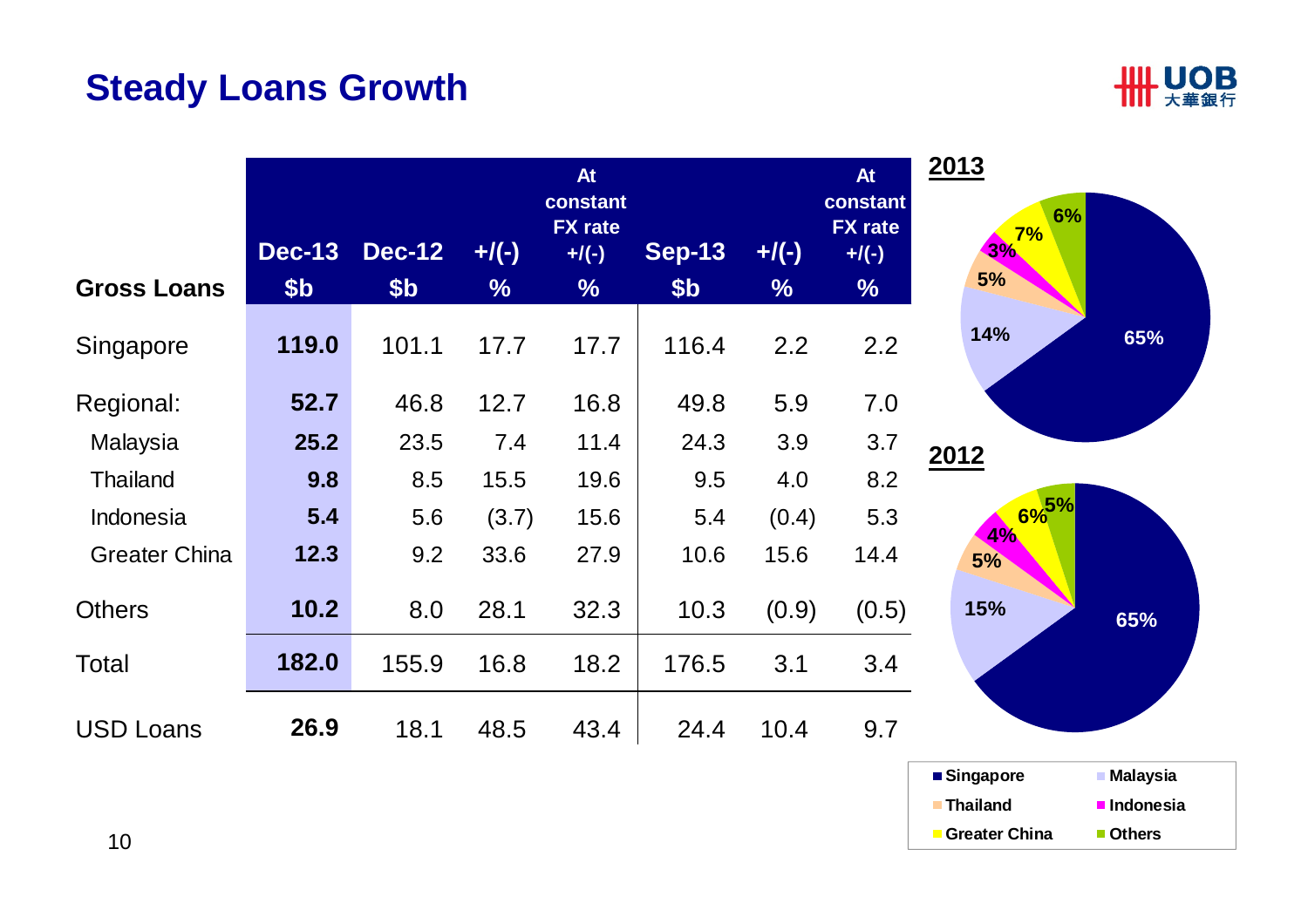#### **Strong Deposits Franchise**



|                                    |                      |                                  |                           | <b>At</b><br>constant<br><b>FX</b> rate |                        |                           | <b>At</b><br>constant<br><b>FX</b> rate | 2013<br>6%<br>6% |
|------------------------------------|----------------------|----------------------------------|---------------------------|-----------------------------------------|------------------------|---------------------------|-----------------------------------------|------------------|
| <b>Customer</b><br><b>Deposits</b> | <b>Dec-13</b><br>\$b | <b>Dec-12</b><br>\$ <sub>b</sub> | $+$ /(-)<br>$\frac{1}{2}$ | $+$ /(-)<br>$\frac{9}{6}$               | <b>Sep-13</b><br>\$b\$ | $+$ /(-)<br>$\frac{0}{0}$ | $+$ /(-)<br>%                           | 3%<br>5%         |
| Singapore                          | 136.1                | 123.4                            | 10.3                      | 10.3                                    | 134.8                  | 1.0                       | 1.0                                     | 13%<br>67%       |
| Regional:                          | 54.4                 | 50.3                             | 8.2                       | 11.9                                    | 50.4                   | 7.8                       | 8.9                                     |                  |
| Malaysia                           | 26.9                 | 26.2                             | 2.5                       | 6.3                                     | 25.8                   | 4.0                       | 3.9                                     |                  |
| <b>Thailand</b>                    | 9.3                  | 8.2                              | 14.2                      | 18.2                                    | 8.9                    | 5.3                       | 9.5                                     | 2012             |
| Indonesia                          | 6.0                  | 5.8                              | 2.9                       | 23.6                                    | 5.8                    | 3.0                       | 8.9                                     | 5%<br>3%6%       |
| <b>Greater China</b>               | 12.2                 | 10.1                             | 21.1                      | 15.5                                    | 9.9                    | 22.9                      | 21.4                                    | $4\%$            |
| <b>Others</b>                      | 11.5                 | 8.4                              | 37.0                      | 41.3                                    | 11.2                   | 2.3                       | 2.8                                     | 14%              |
| Total                              | 202.0                | 182.0                            | 11.0                      | 12.2                                    | 196.4                  | 2.8                       | 3.1                                     | 68%              |
| <b>USD Deposits</b>                | 33.2                 | 21.9                             | 51.5                      | 46.4                                    | 28.9                   | 14.9                      | 14.2                                    |                  |
| USD LDR $(%)$                      | 80.4                 | 81.6                             | (1.3)                     | <b>NA</b>                               | 83.7                   | (3.3)                     | <b>NA</b>                               |                  |

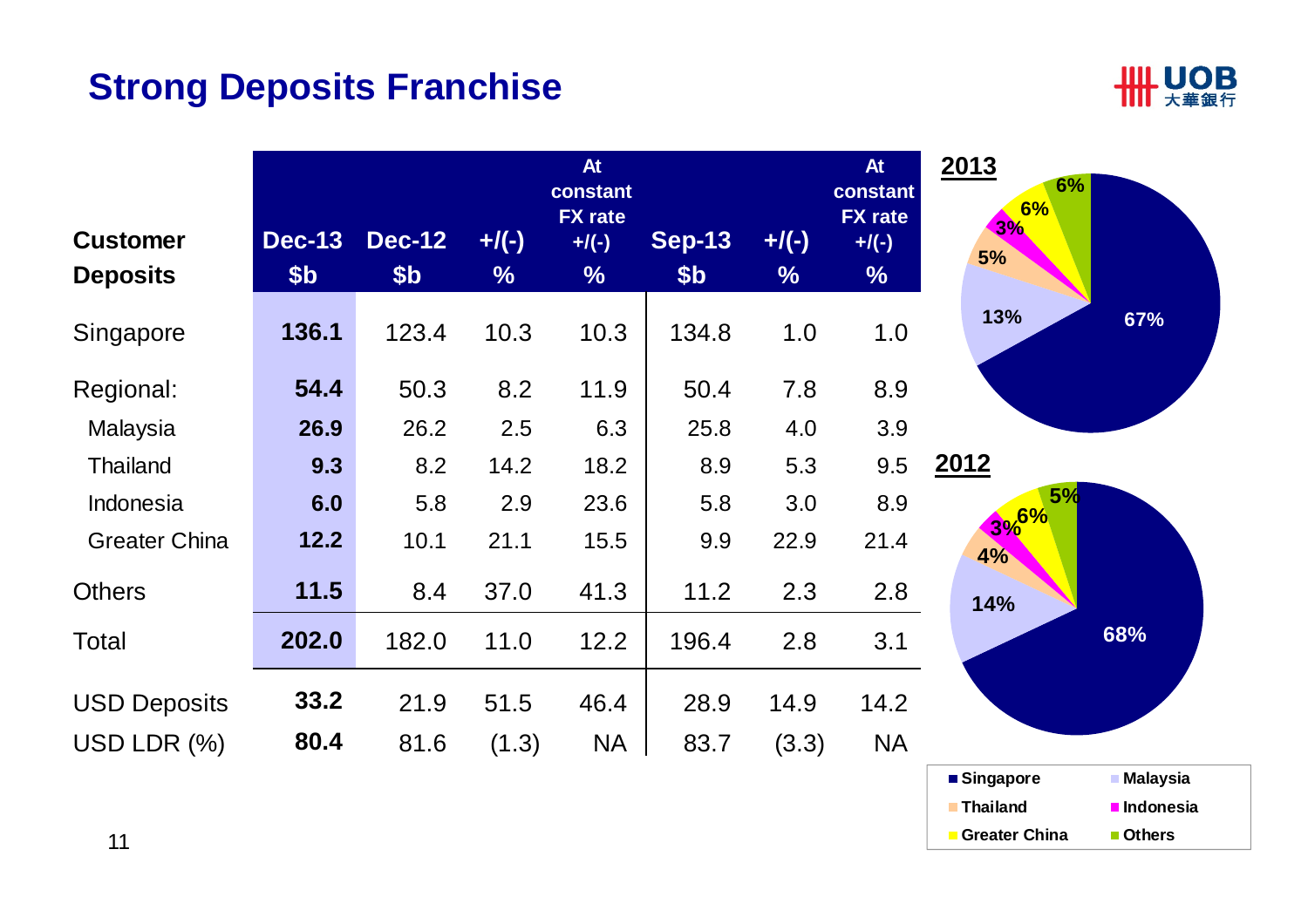#### **Stable Liquidity Position**



#### **Customer Loans, Deposits and LDR**

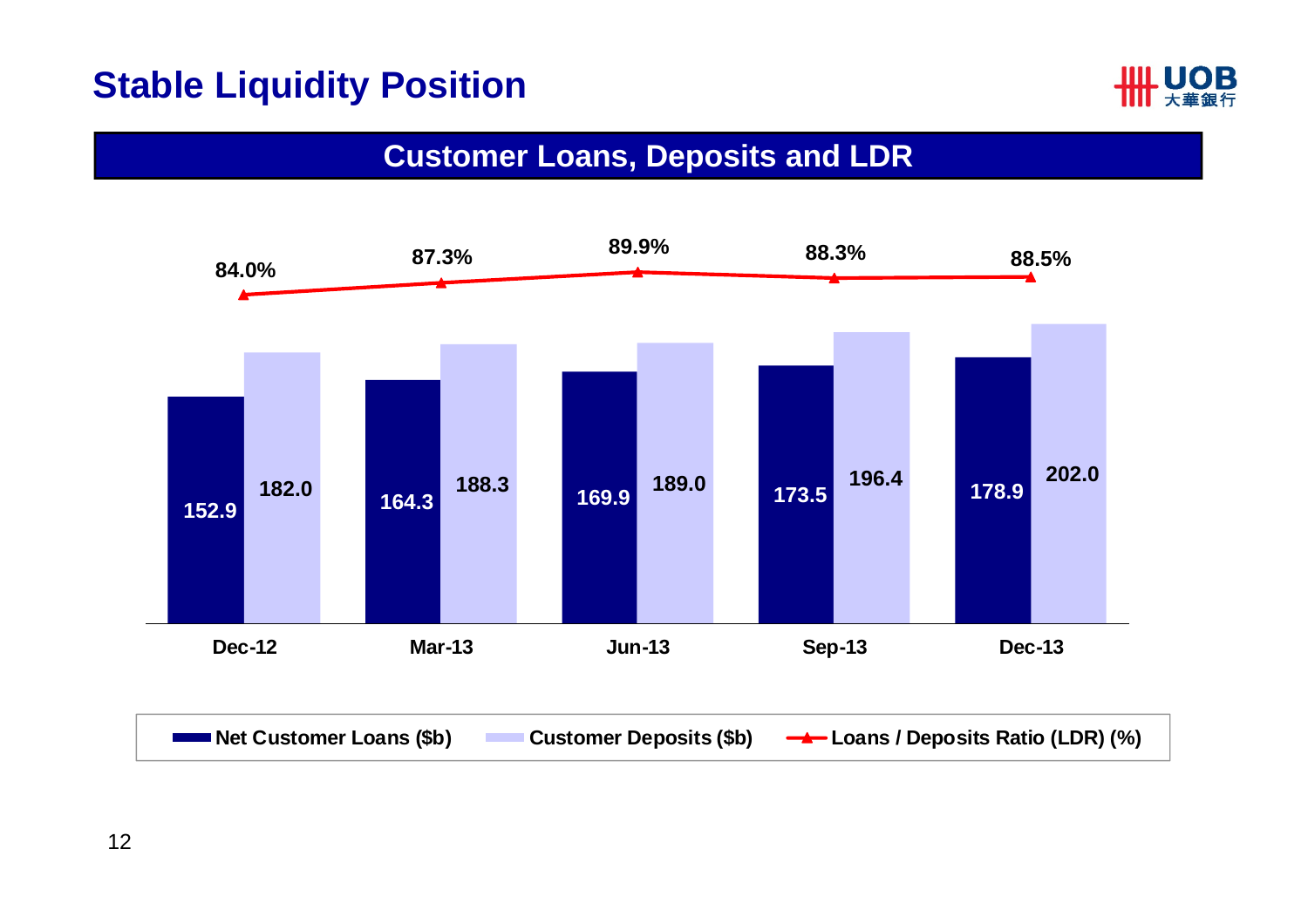## **Credit Quality Intact; Low NPL Ratio at 1.1%**





| ■Singapore | <b>∣Malaysia</b> | <b>Thailand</b> | <b>u</b> Indonesia | <b>Greater China</b> | ■ Others |  |
|------------|------------------|-----------------|--------------------|----------------------|----------|--|
|            |                  |                 |                    |                      |          |  |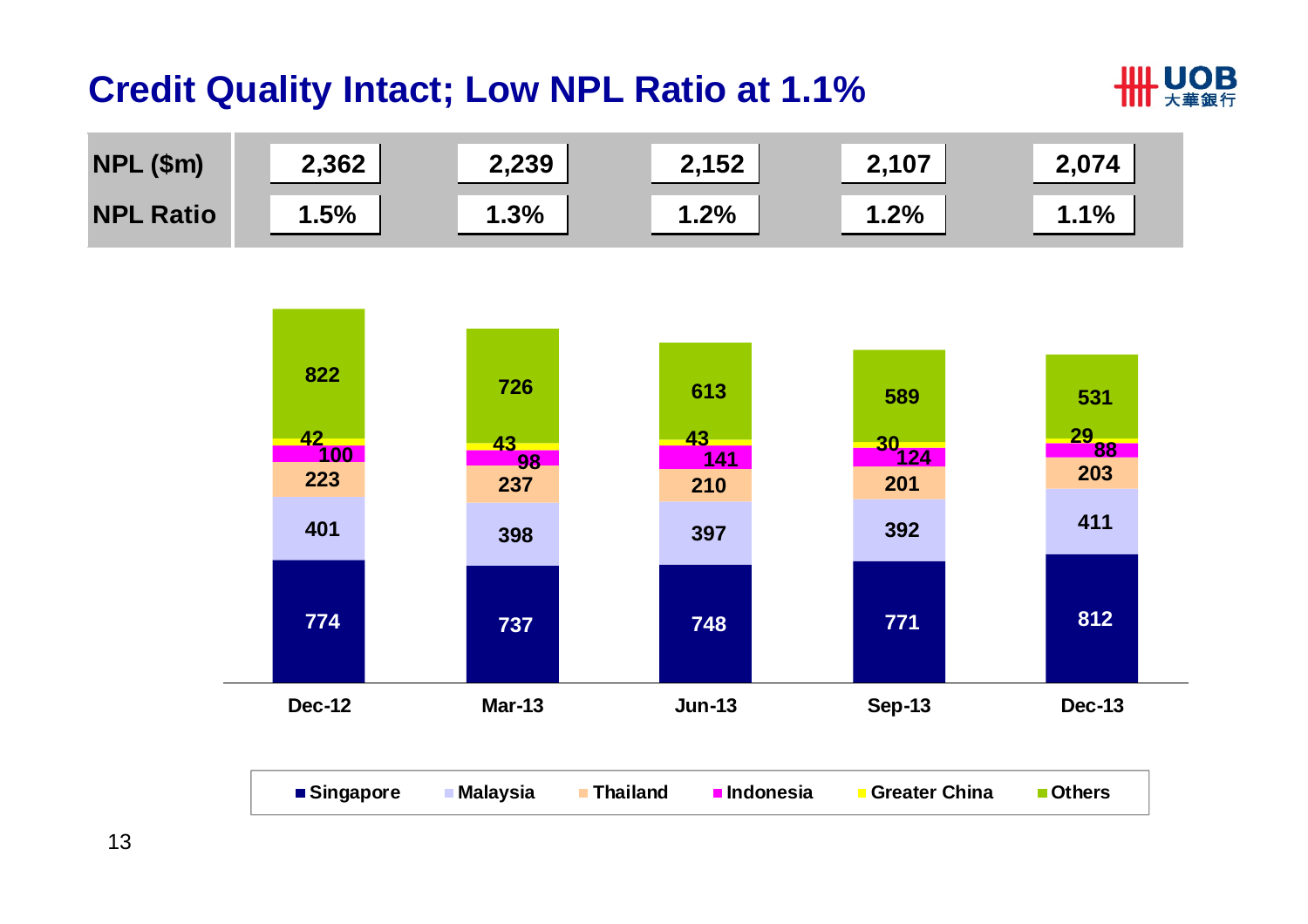## **Strong Impairment Coverage**



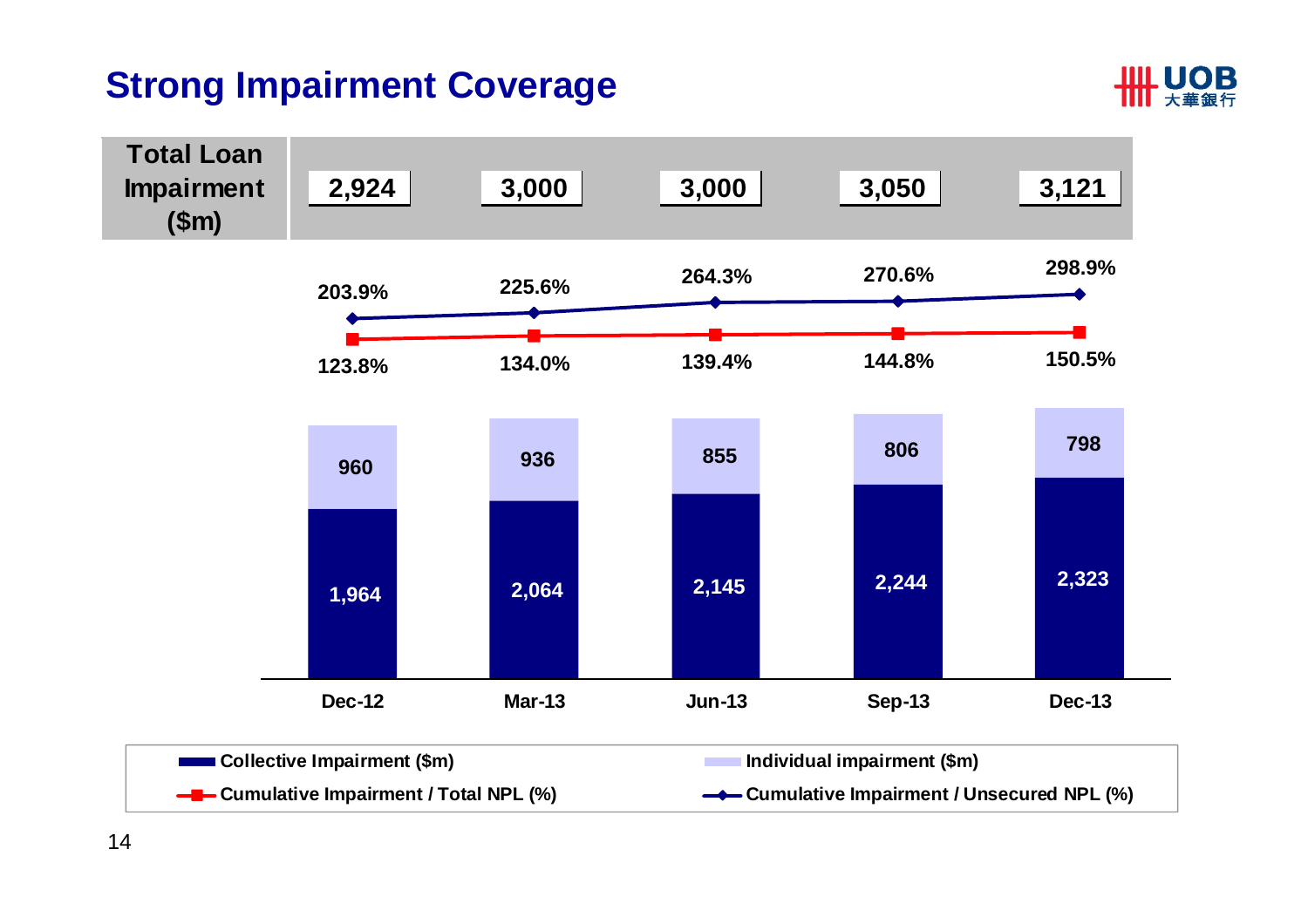## **Capital Ratios Remained Strong**





Note: With effect from 1 Jan 2013, the Group adopted Basel III framework for its CAR computation in accordance with the revised MAS Notice 637. \* Common Equity Tier 1 (CET1) capital is mandated under MAS Notice 637 with effect from 1 Jan 2013.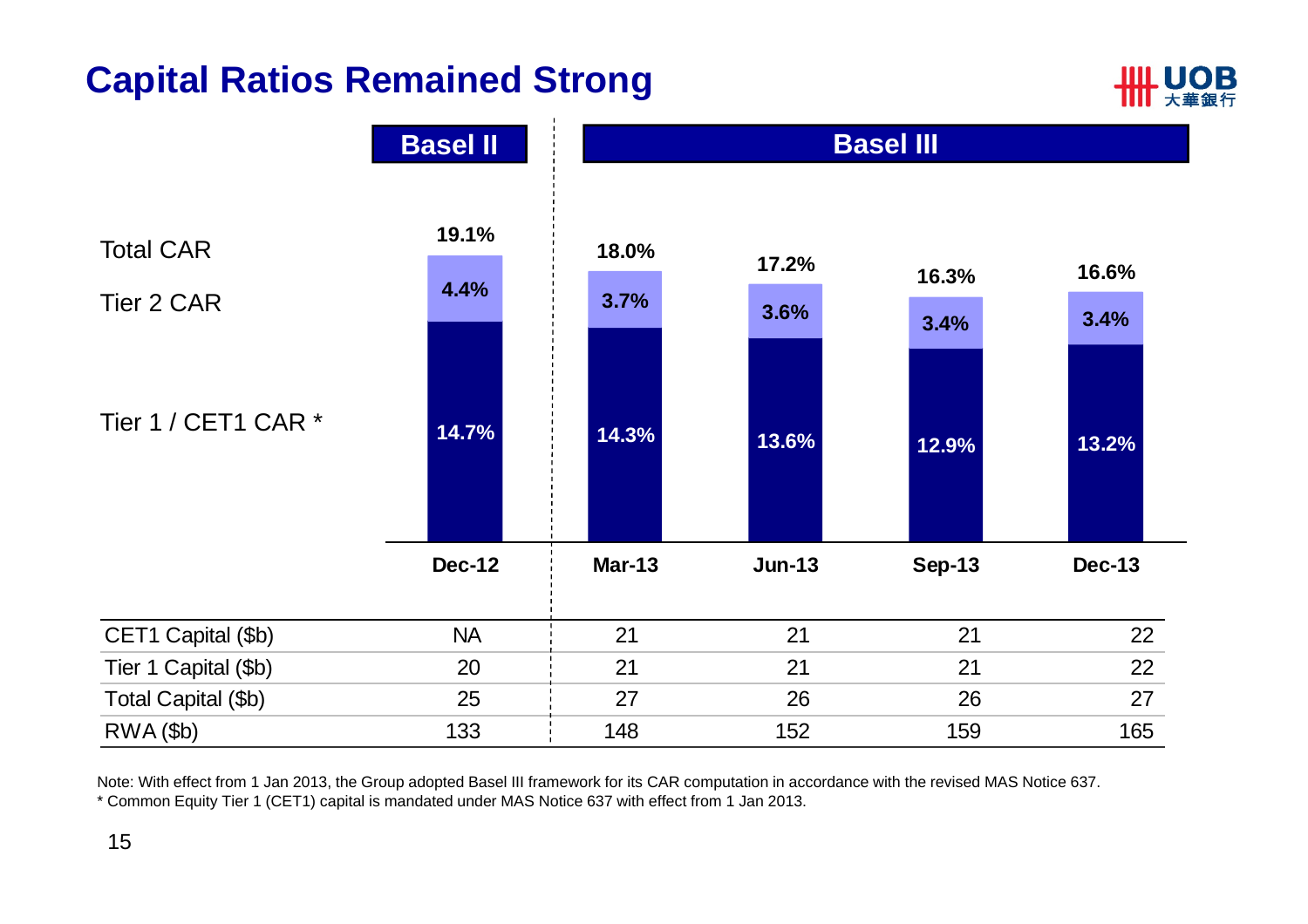## **Final Dividend of 50 Cents and Special Dividend of 5 Cents Per Share**



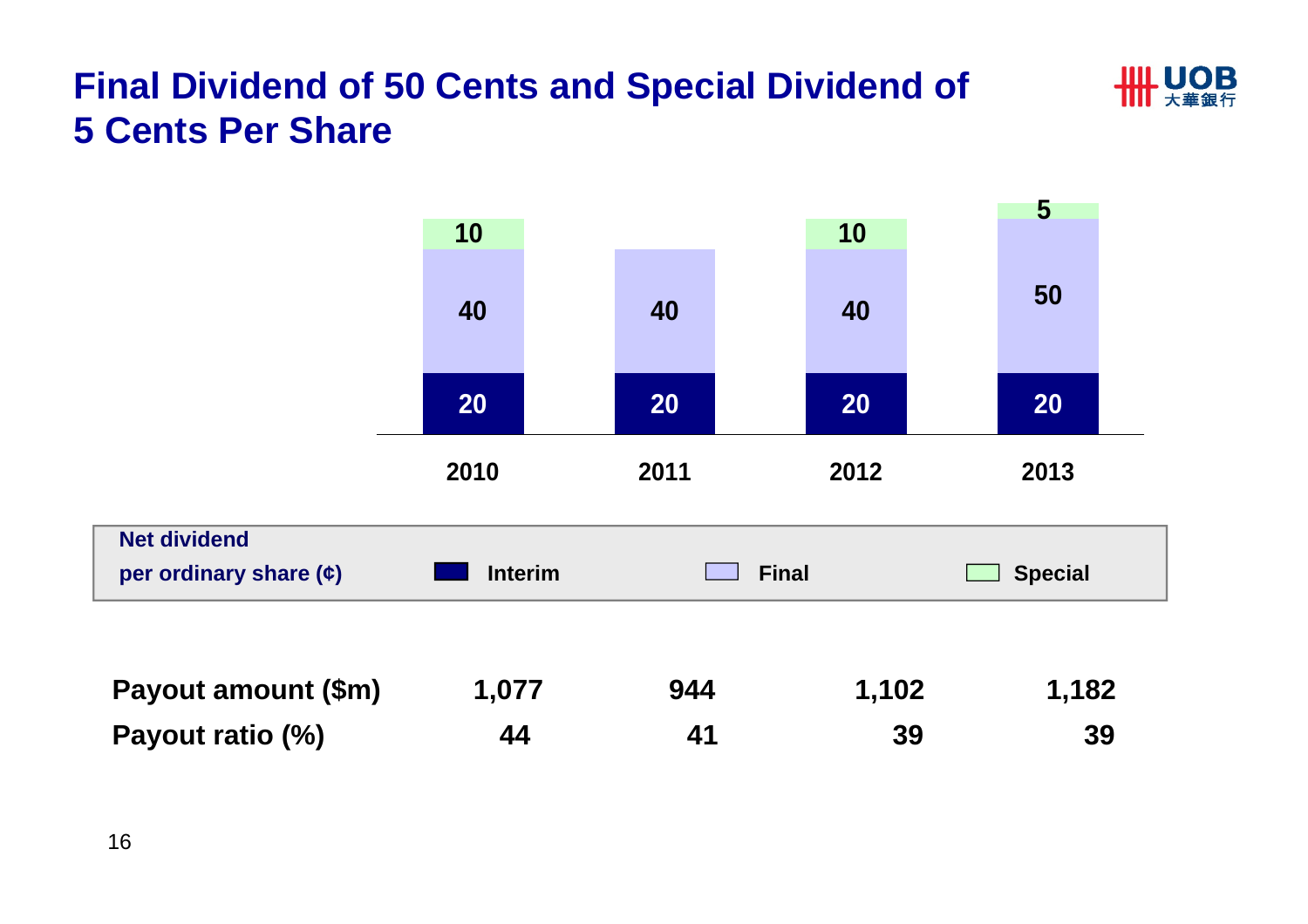## **Singapore – Summarised Income Statement**



|                                  | 2013  | 2012  | $+$ /(-)      | <b>4Q13</b> | <b>3Q13</b> | $+/(-)$       |
|----------------------------------|-------|-------|---------------|-------------|-------------|---------------|
|                                  | \$m\$ | \$m\$ | $\frac{9}{6}$ | \$m\$       | \$m\$       | $\frac{9}{6}$ |
| Net interest income              | 2,176 | 2,102 | 3.5           | 586         | 556         | 5.4           |
| Fee and commission income        | 1,053 | 934   | 12.7          | 244         | 240         | 1.7           |
| Other non-interest income        | 546   | 754   | (27.6)        | 142         | 151         | (5.6)         |
| <b>Total income</b>              | 3,775 | 3,790 | (0.4)         | 972         | 946         | 2.7           |
| Less: Total expenses             | 1,562 | 1,547 | 1.0           | 408         | 388         | 5.2           |
| <b>Operating profit</b>          | 2,213 | 2,243 | (1.3)         | 564         | 558         | 1.0           |
| Less: Total impairment charges   | 188   | 55    | >100.0        | 77          | 47          | 65.2          |
| Add: Associates & joint ventures | 157   | 68    | >100.0        | 9           | 42          | (78.7)        |
| <b>Profit before tax</b>         | 2,181 | 2,256 | (3.3)         | 495         | 553         | (10.4)        |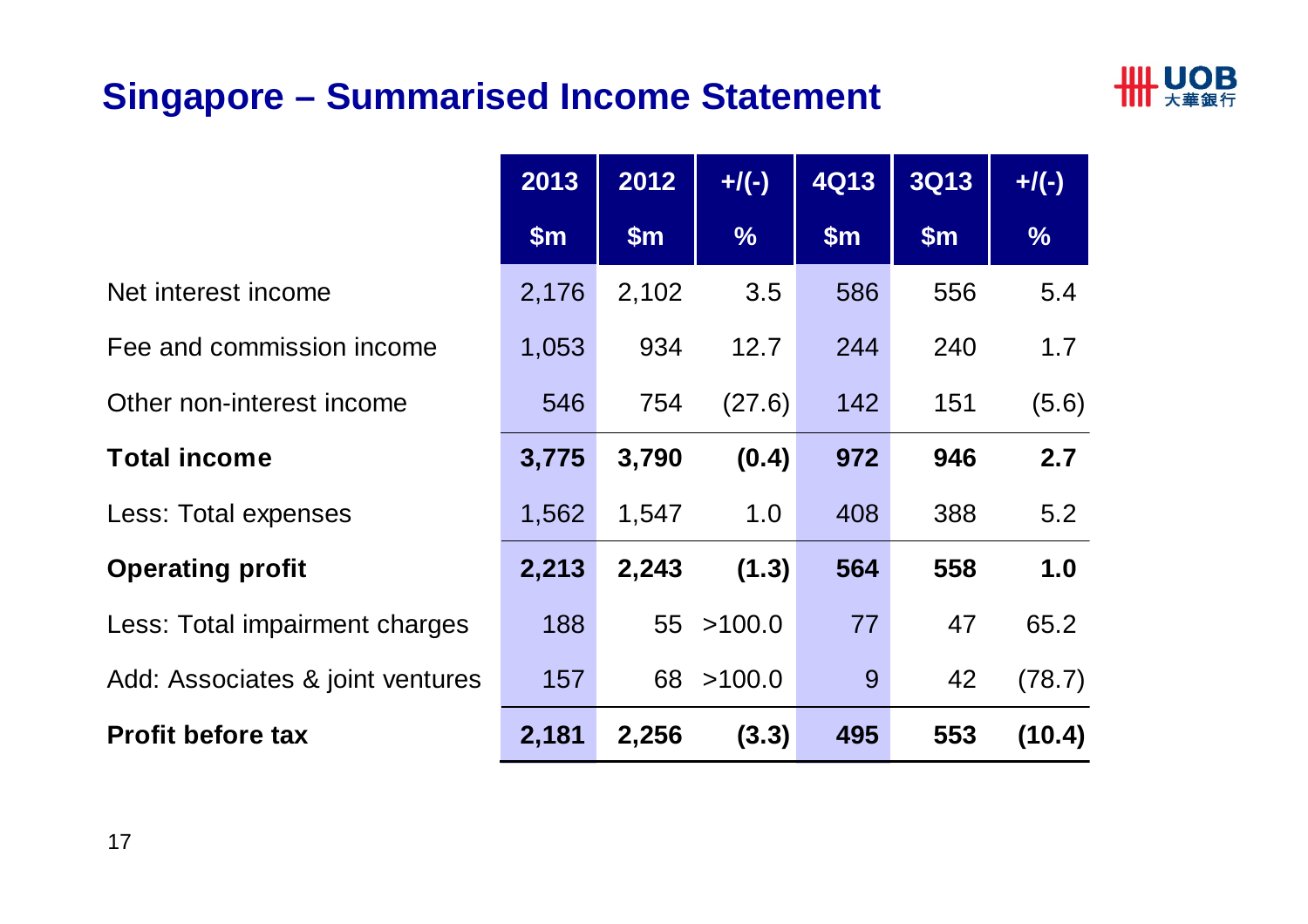## **Singapore – Key Financial Indicators**



|                            | 2013          | 2012          | $+$ /(-) | <b>4Q13</b>   | <b>3Q13</b>   | $+$ /(-) |
|----------------------------|---------------|---------------|----------|---------------|---------------|----------|
|                            | $\frac{9}{6}$ | $\frac{9}{6}$ | % pt     | $\frac{9}{6}$ | $\frac{9}{6}$ | % pt     |
| Net interest margin        | 1.32          | 1.50          | (0.18)   | 1.34          | 1.33          | 0.01     |
| Non-NII / Total income     | 42.4          | 44.5          | (2.1)    | 39.7          | 41.2          | (1.5)    |
| Expense / Total income     | 41.4          | 40.8          | 0.6      | 42.0          | 41.0          | 1.0      |
| Customer loans (net) - \$b | 117.1         | 99.3          | 17.9%    | 117.1         | 114.6         | 2.2%     |
| Customer deposits - \$b    | 136.1         | 123.4         | 10.3%    | 136.1         | 134.8         | 1.0%     |
| Loans / Deposits           | 86.0          | 80.5          | 5.5      | 86.0          | 85.0          | 1.0      |
| <b>NPL</b> ratio           | 0.7           | 0.8           | (0.1)    | 0.7           | 0.7           |          |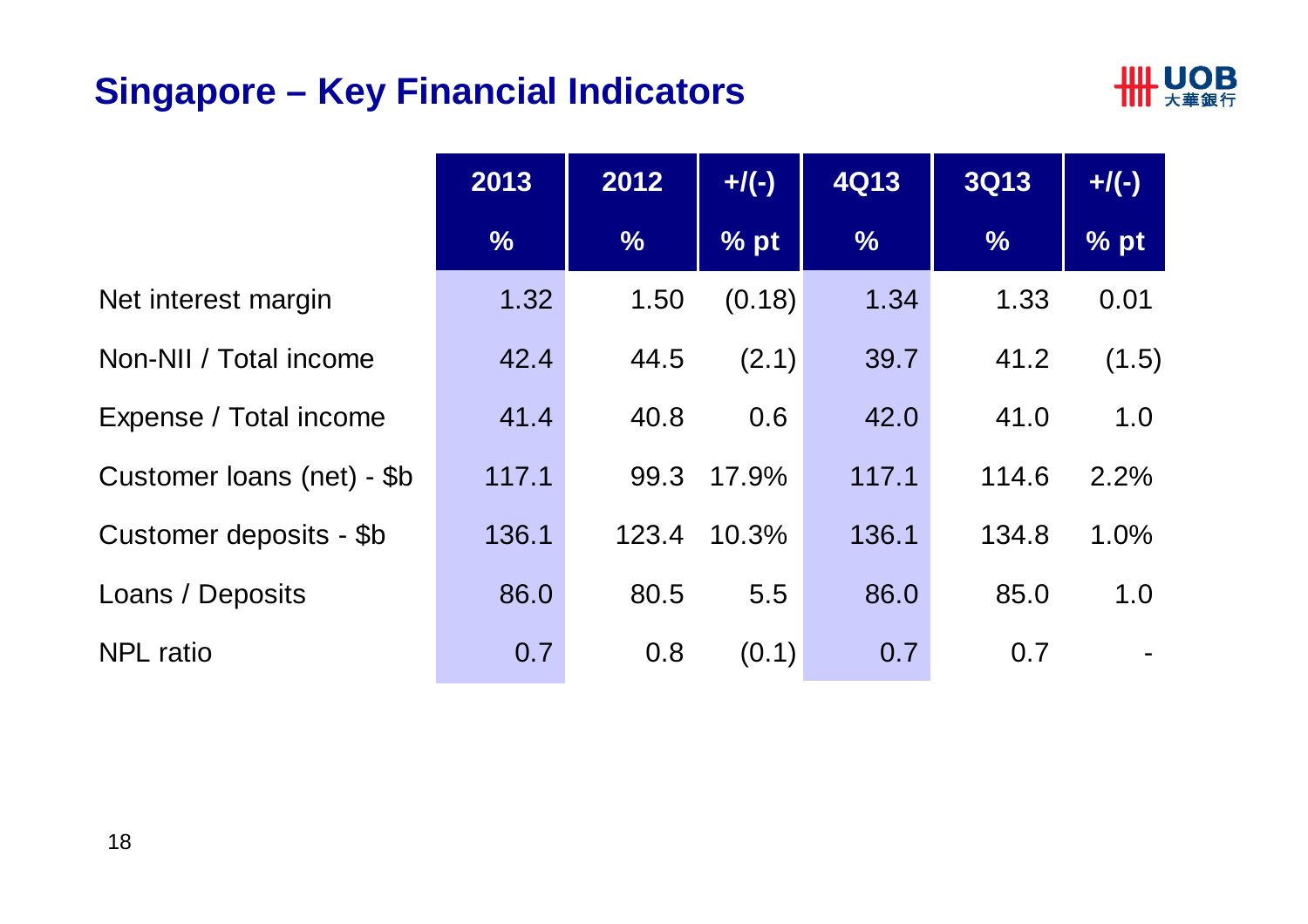### **Malaysia – Summarised Income Statement**



|                                  | 2013        | 2012        | $+/(-)$       | <b>4Q13</b> | <b>3Q13</b> | $+$ /(-)      |
|----------------------------------|-------------|-------------|---------------|-------------|-------------|---------------|
|                                  | <b>RM'm</b> | <b>RM'm</b> | $\frac{1}{2}$ | RM'm        | <b>RM'm</b> | $\frac{9}{6}$ |
| Net interest income              | 1,616       | 1,515       | 6.7           | 425         | 408         | 4.2           |
| Fee and commission income        | 555         | 517         | 7.4           | 160         | 145         | 10.3          |
| Other non-interest income        | 279         | 235         | 18.7          | 75          | 70          | 7.1           |
| <b>Total income</b>              | 2,450       | 2,267       | 8.1           | 660         | 623         | 5.9           |
| Less: Total expenses             | 847         | 760         | 11.4          | 242         | 205         | 18.0          |
| <b>Operating profit</b>          | 1,603       | 1,507       | 6.4           | 418         | 418         |               |
| Less: Total impairment charges   | 285         | 180         | 58.3          | 75          | 72          | 4.2           |
| Add: Associates & joint ventures | 85          | 55          | 54.5          | 12          | 27          | (55.6)        |
| <b>Profit before tax</b>         | 1,403       | 1,382       | 1.5           | 355         | 373         | (4.8)         |
| Profit before tax (S\$m)         | 555         | 557         | (0.3)         | 138         | 145         | (4.6)         |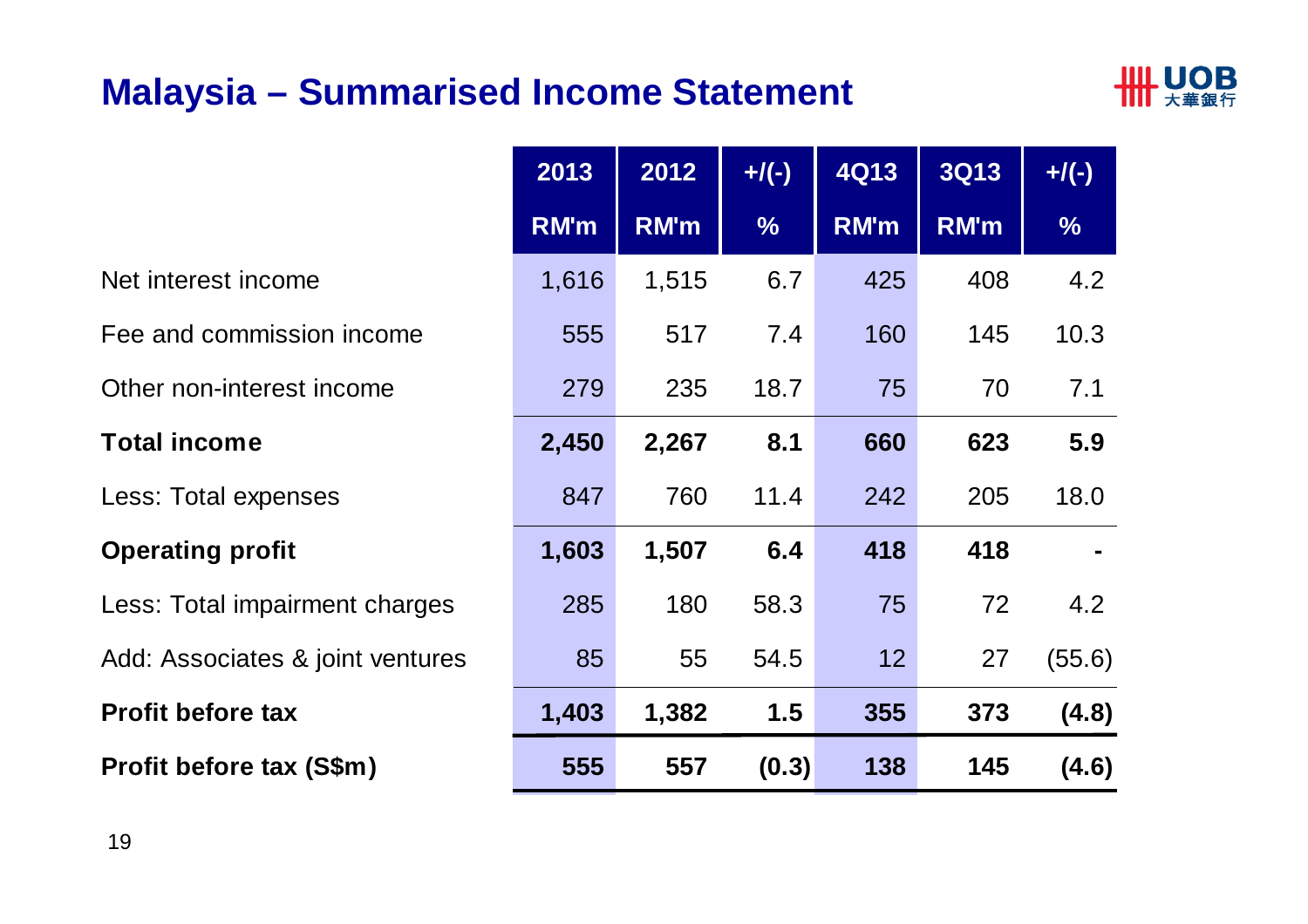#### **Malaysia – Key Financial Indicators**



|                             | 2013          | 2012          | $+$ /(-) | <b>4Q13</b>   | <b>3Q13</b>   | $+$ /(-) |
|-----------------------------|---------------|---------------|----------|---------------|---------------|----------|
|                             | $\frac{1}{2}$ | $\frac{0}{6}$ | % pt     | $\frac{9}{6}$ | $\frac{9}{6}$ | % pt     |
| Net interest margin         | 2.09          | 2.16          | (0.07)   | 2.08          | 2.05          | 0.03     |
| Non-NII / Total income      | 34.0          | 33.2          | 0.8      | 35.6          | 34.5          | 1.1      |
| Expense / Total income      | 34.6          | 33.5          | 1.1      | 36.7          | 32.9          | 3.8      |
| Customer Ioans (net) - RM'b | 64.1          | 57.7          | 11.3%    | 64.1          | 61.8          | 3.7%     |
| Customer deposits - RM'b    | 69.7          | 65.6          | 6.3%     | 69.7          | 67.1          | 3.9%     |
| Loans / Deposits            | 92.0          | 87.9          | 4.1      | 92.0          | 92.1          | (0.1)    |
| <b>NPL</b> ratio            | 1.6           | 1.7           | (0.1)    | 1.6           | 1.6           |          |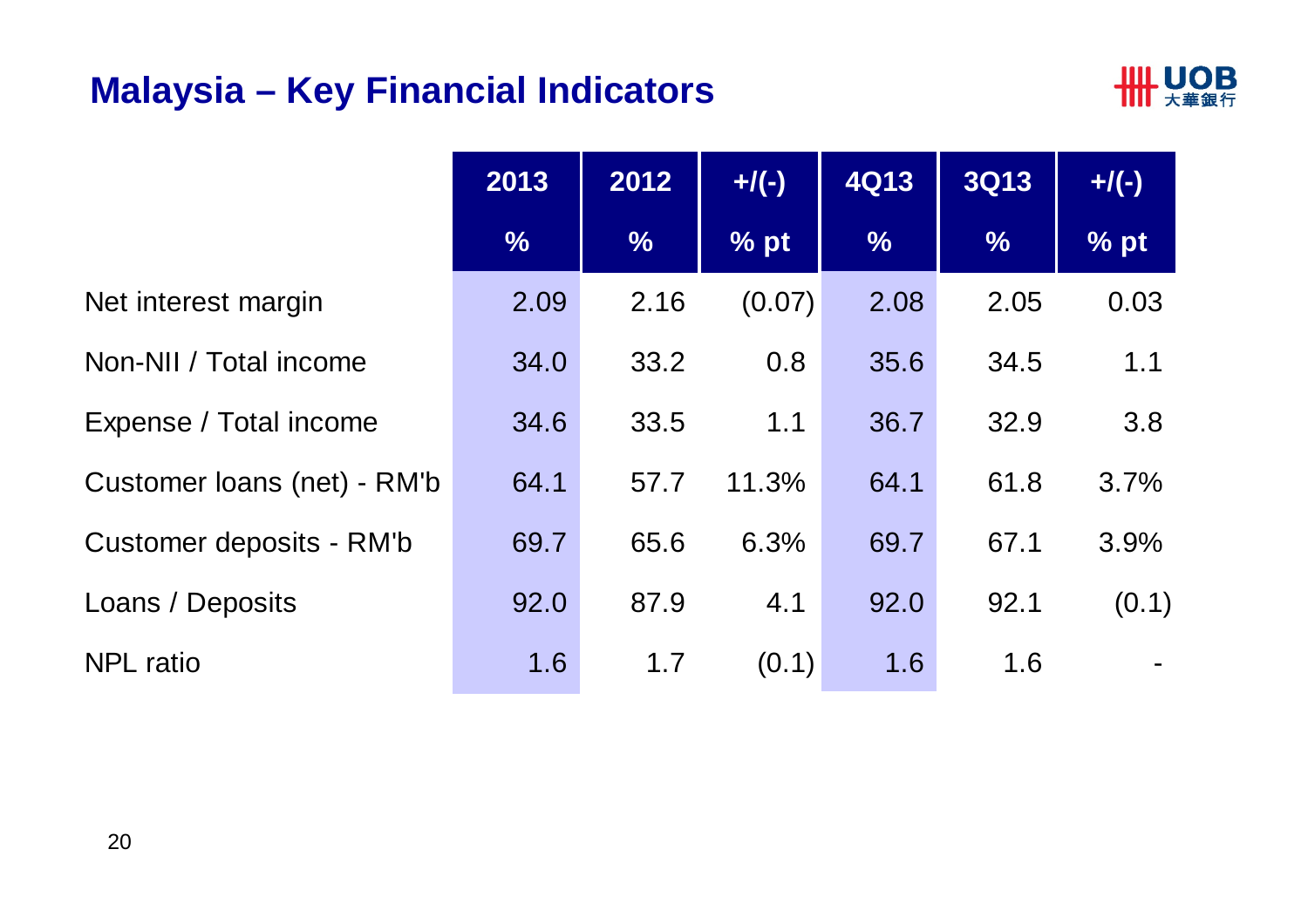#### **Thailand – Summarised Income Statement**



|                                | 2013         | 2012         | $+/(-)$       | <b>4Q13</b>  | <b>3Q13</b> | $+$ /(-)      |
|--------------------------------|--------------|--------------|---------------|--------------|-------------|---------------|
|                                | <b>THB'm</b> | <b>THB'm</b> | $\frac{9}{6}$ | <b>THB'm</b> | THB'm       | $\frac{9}{6}$ |
| Net interest income            | 11,316       | 9,992        | 13.3          | 2,925        | 2,861       | 2.2           |
| Fee and commission income      | 4,124        | 2,898        | 42.3          | 1,168        | 1,075       | 8.7           |
| Other non-interest income      | 122          | 318          | (61.6)        | 161          |             | (111) > 100.0 |
| <b>Total income</b>            | 15,562       | 13,208       | 17.8          | 4,254        | 3,825       | 11.2          |
| <b>Less: Total expenses</b>    | 10,097       | 8,663        | 16.6          | 2,665        | 2,550       | 4.5           |
| <b>Operating profit</b>        | 5,465        | 4,545        | 20.2          | 1,589        | 1,275       | 24.6          |
| Less: Total impairment charges | 1,890        | 1,612        | 17.2          | 808          | 320         | >100.0        |
| <b>Profit before tax</b>       | 3,575        | 2,933        | 21.9          | 781          | 955         | (18.2)        |
| Profit before tax (S\$m)       | 146          | 118          | 24.0          | 31           | 38          | (19.3)        |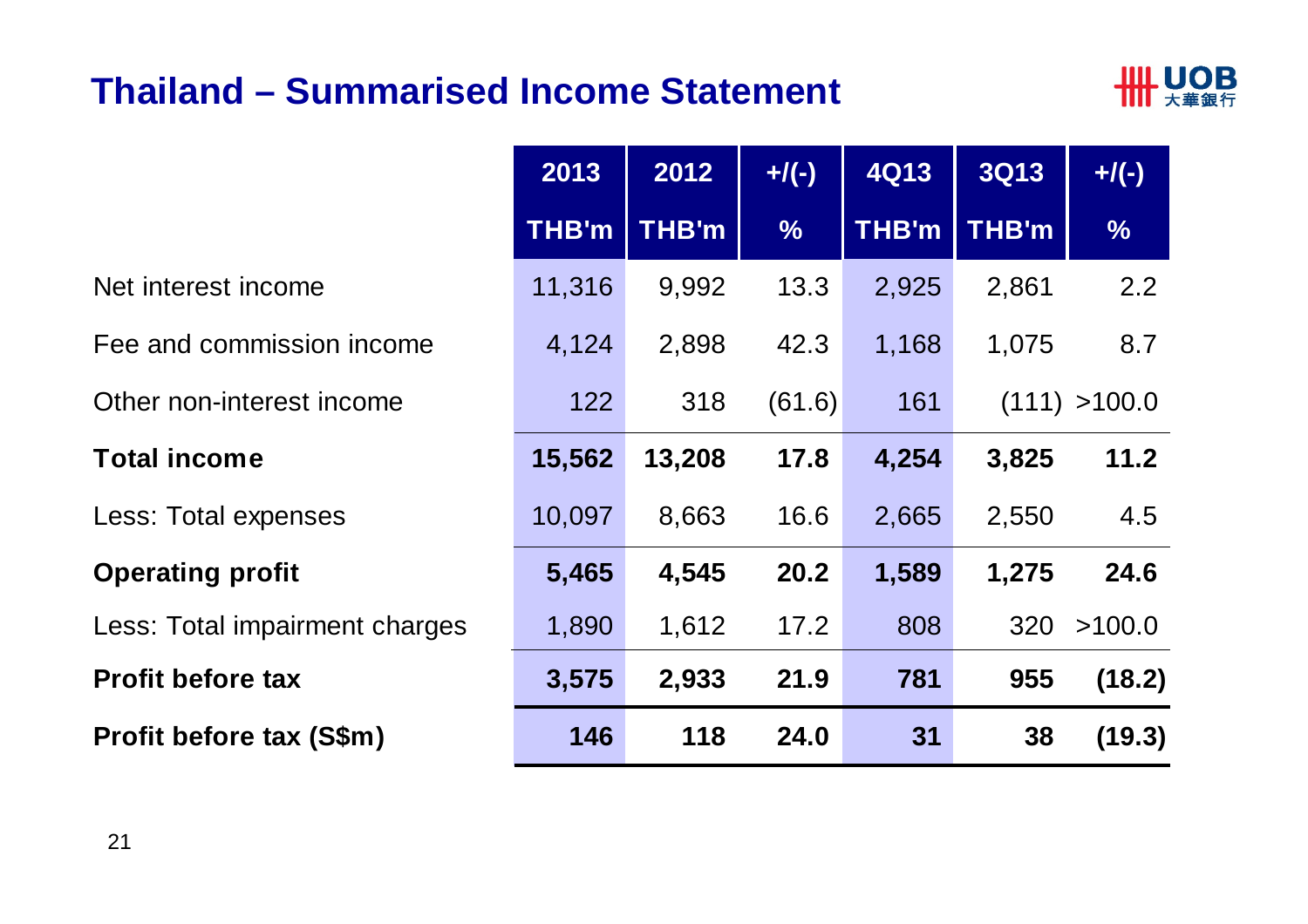#### **Thailand – Key Financial Indicators**



|                                                  | 2013          | 2012          | $+$ /(-) | <b>4Q13</b>   | <b>3Q13</b>   | $+$ /(-) |
|--------------------------------------------------|---------------|---------------|----------|---------------|---------------|----------|
|                                                  | $\frac{0}{6}$ | $\frac{9}{6}$ | % pt     | $\frac{9}{6}$ | $\frac{1}{2}$ | % pt     |
| Net interest margin                              | 3.42          | 3.48          | (0.06)   | 3.46          | 3.34          | 0.12     |
| Non-NII / Total income                           | 27.3          | 24.3          | 3.0      | 31.2          | 25.2          | 6.0      |
| Expense / Total income                           | 64.9          | 65.6          | (0.7)    | 62.6          | 66.7          | (4.1)    |
| Customer loans (net) - THB'b                     | 247.8         | 207.8         | 19.3%    | 247.8         | 229.2         | 8.1%     |
| Customer deposits - THB'b                        | 242.3         | 205.0         | 18.2%    | 242.3         | 221.3         | 9.5%     |
| Loans / Deposits                                 | 102.3         | 101.4         | 0.9      | 102.3         | 103.6         | (1.3)    |
| Loans / Deposits (Include<br>Bills of Exchange*) | 93.6          | 91.2          | 2.4      | 93.6          | 94.0          | (0.4)    |
| <b>NPL</b> ratio                                 | 2.1           | 2.6           | (0.5)    | 2.1           | 2.1           |          |

\* UOB(Thai) offers bills of exchange to customers as an alternative deposit product, common in Thailand's market. This product serves as an alternative funding source and is reflected separately from deposits.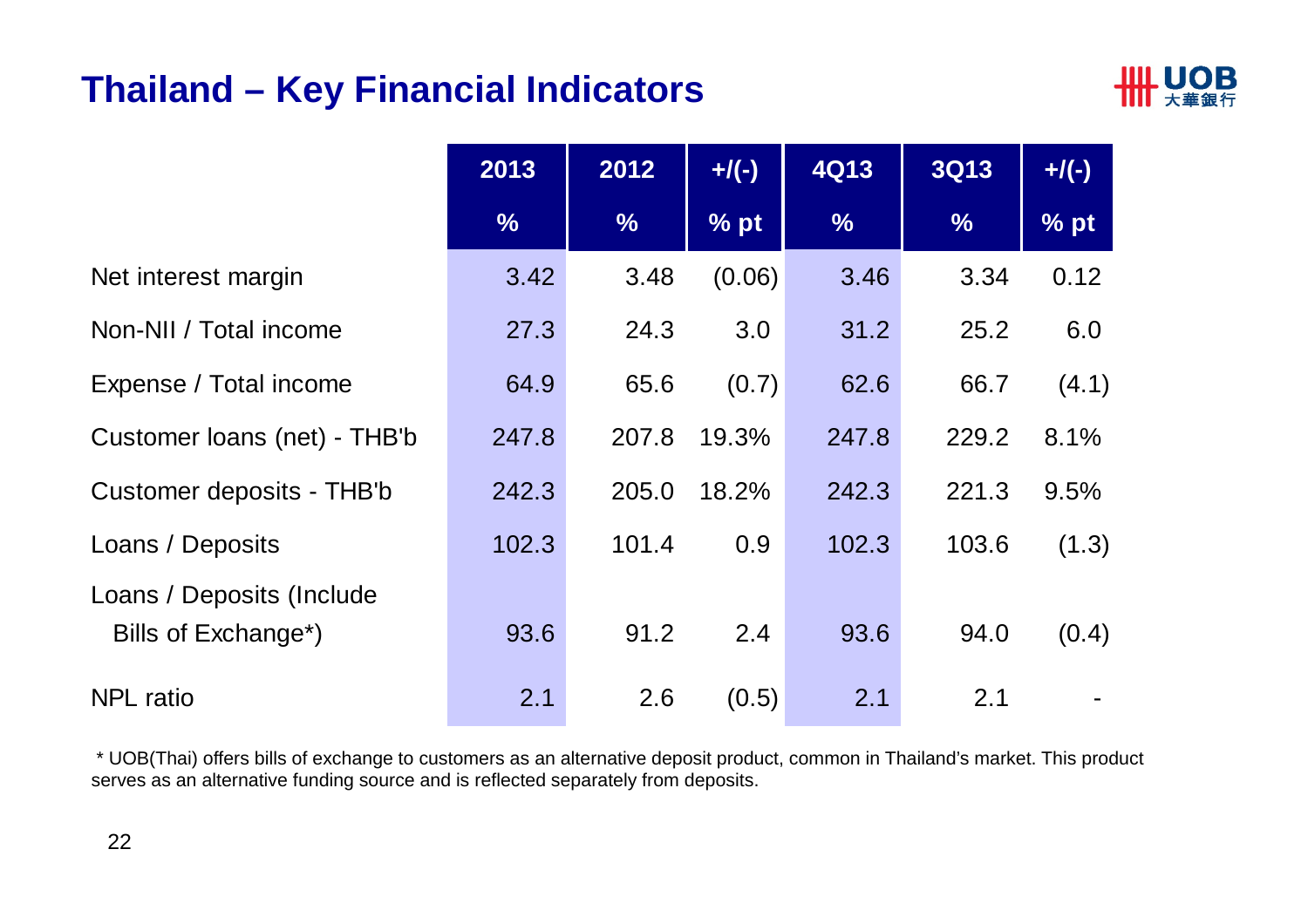#### **Indonesia – Summarised Income Statement**



|                                | 2013         | 2012         | $+$ /(-)          | <b>4Q13</b>  | <b>3Q13</b>  | $+$ /(-)          |
|--------------------------------|--------------|--------------|-------------------|--------------|--------------|-------------------|
|                                | <b>IDR'b</b> | <b>IDR'b</b> | $\frac{9}{6}$     | <b>IDR'b</b> | <b>IDR'b</b> | $\frac{9}{6}$     |
| Net interest income            | 2,573        | 2,572        |                   | 683          | 658          | 3.8               |
| Fee and commission income      | 716          | 613          | 16.8              | 202          | 164          | 23.2              |
| Other non-interest income      | 375          | 248          | 51.2              | 95           | 122          | (22.1)            |
| <b>Total income</b>            | 3,664        | 3,433        | 6.7               | 980          | 944          | 3.8               |
| Less: Total expenses           | 2,226        | 1,961        | 13.5              | 604          | 540          | 11.9              |
| <b>Operating profit</b>        | 1,438        | 1,472        | (2.3)             | 376          | 404          | (6.9)             |
| Less: Total impairment charges | (63)         |              | $77$ ( $>100.0$ ) | (104)        |              | $29$ ( $>100.0$ ) |
| <b>Profit before tax</b>       | 1,501        | 1,395        | 7.6               | 480          | 375          | 28.0              |
| Profit before tax (S\$m)       | 178          | 184          | (3.2)             | 52           | 44           | 20.1              |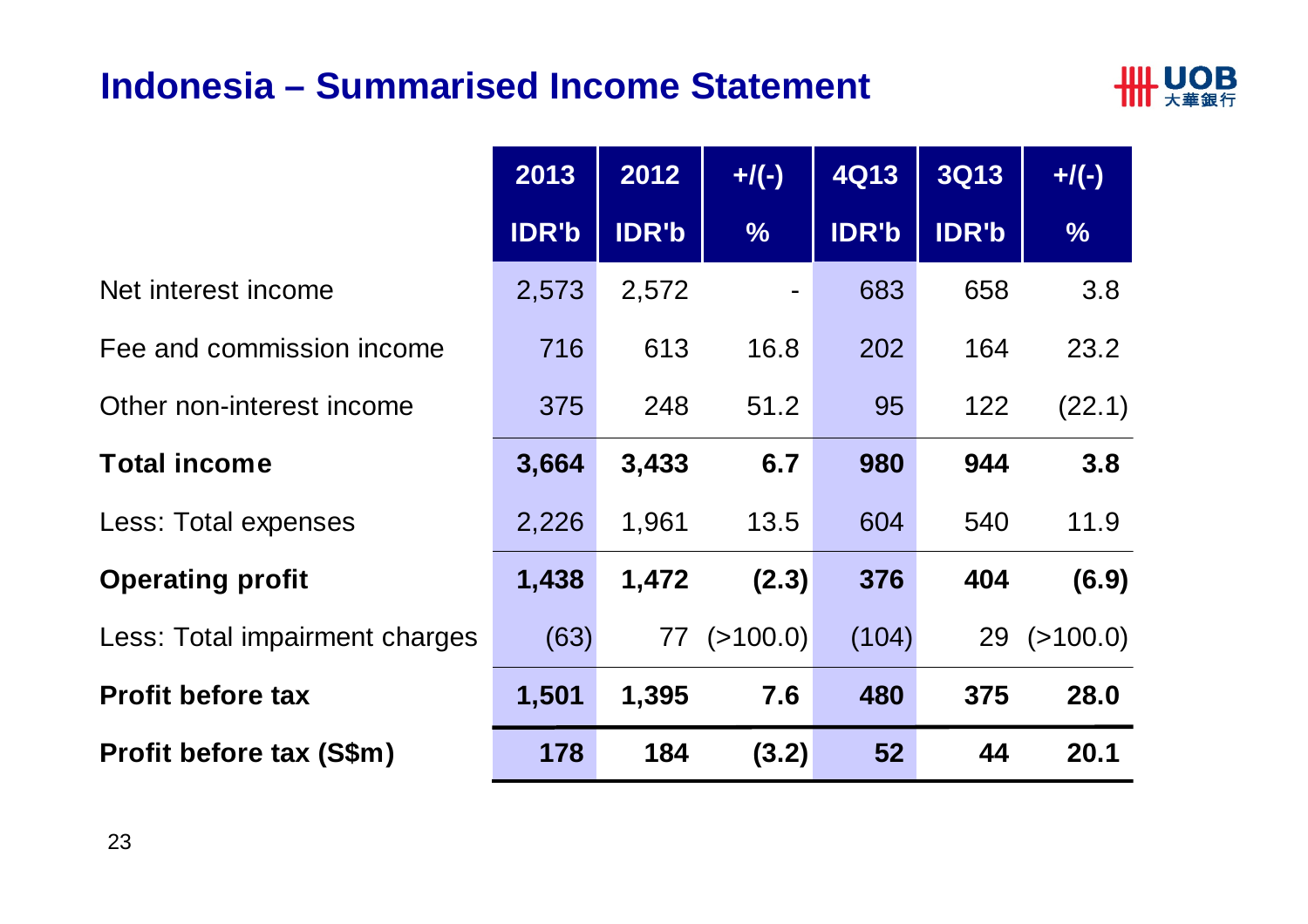#### **Indonesia – Key Financial Indicators**



|                              | 2013          | 2012          | $+$ /(-) | <b>4Q13</b>   | <b>3Q13</b>   | $+$ /(-) |
|------------------------------|---------------|---------------|----------|---------------|---------------|----------|
|                              | $\frac{9}{6}$ | $\frac{0}{6}$ | % pt     | $\frac{9}{6}$ | $\frac{9}{6}$ | % pt     |
| Net interest margin          | 4.69          | 5.29          | (0.60)   | 4.66          | 4.75          | (0.09)   |
| Non-NII / Total income       | 29.8          | 25.1          | 4.7      | 30.3          | 30.3          |          |
| Expense / Total income       | 60.8          | 57.1          | 3.7      | 61.6          | 57.2          | 4.4      |
| Customer Ioans (net) - IDR't | 51.6          | 44.4          | 16.1%    | 51.6          | 48.8          | 5.7%     |
| Customer deposits - IDR't    | 57.5          | 46.5          | 23.6%    | 57.5          | 52.8          | 8.9%     |
| Loans / Deposits             | 89.8          | 95.6          | (5.8)    | 89.8          | 92.5          | (2.7)    |
| <b>NPL</b> ratio             | 1.6           | 1.8           | (0.2)    | 1.6           | 2.3           | (0.7)    |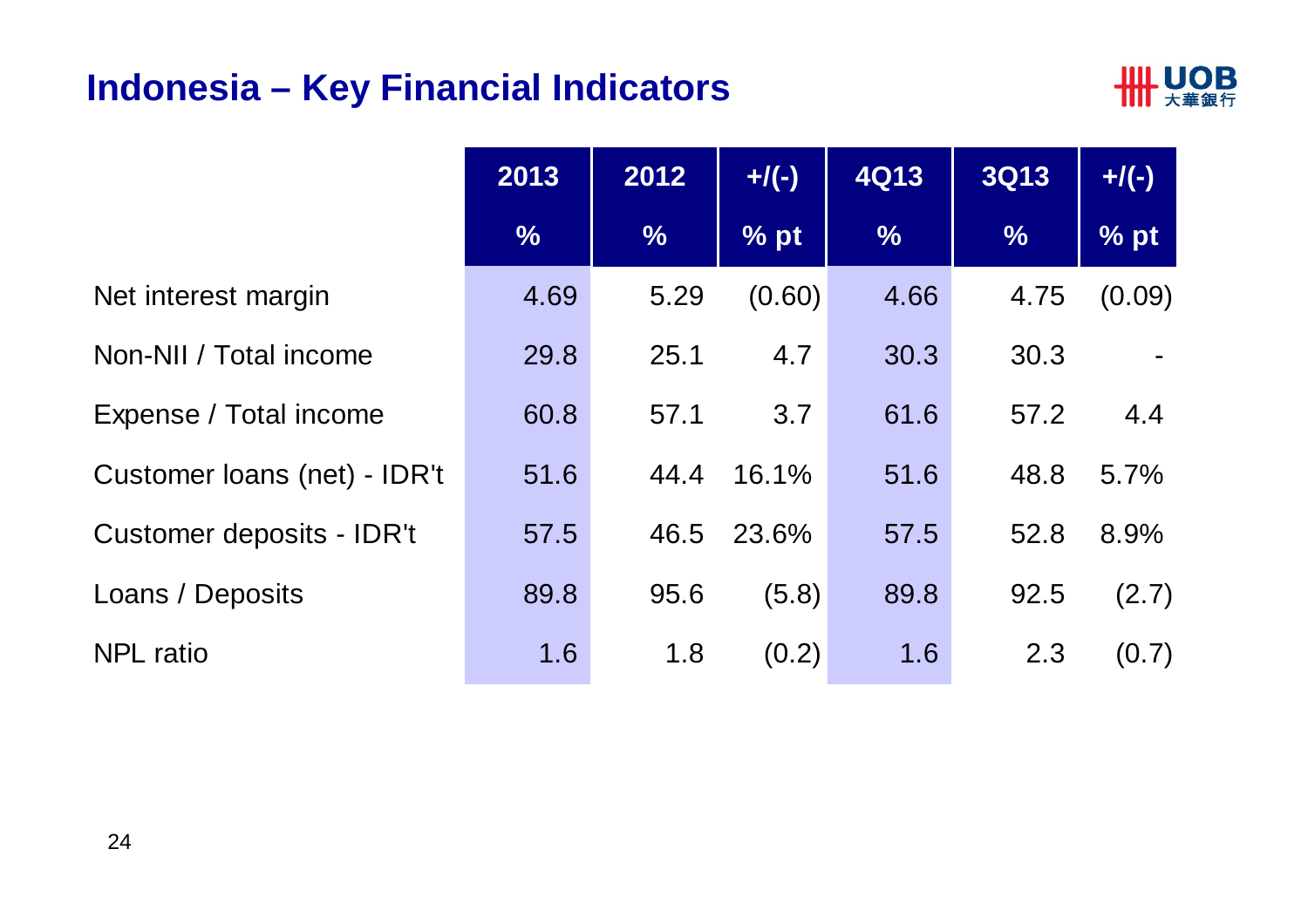#### **Greater China – Summarised Income Statement**



|                                  | 2013          | 2012           | $+$ /(-)      | <b>4Q13</b>    | <b>3Q13</b>    | $+$ /(-)      |
|----------------------------------|---------------|----------------|---------------|----------------|----------------|---------------|
|                                  | $\mathsf{Sm}$ | $\mathsf{Sm}$  | $\frac{9}{6}$ | \$m\$          | \$m\$          | $\frac{9}{6}$ |
| Net interest income              | 296           | 233            | 27.0          | 90             | 80             | 12.3          |
| Fee and commission income        | 101           | 67             | 51.0          | 28             | 24             | 15.4          |
| Other non-interest income        | 105           | 114            | (7.7)         | $\overline{7}$ | $\overline{7}$ | (3.9)         |
| <b>Total income</b>              | 502           | 414            | 21.3          | 125            | 112            | 12.0          |
| Less: Total expenses             | 218           | 182            | 20.0          | 64             | 55             | 17.1          |
| <b>Operating profit</b>          | 283           | 232            | 22.3          | 61             | 57             | 7.0           |
| Less: Total impairment charges   | 13            | $\overline{7}$ | 81.7          | $\overline{4}$ | $\overline{4}$ | (15.6)        |
| Add: Associates & joint ventures | 1             |                | (2) > 100.0   | $\mathbf 1$    | $\Omega$       | >100.0        |
| <b>Profit before tax</b>         | 272           | 222            | 22.2          | 58             | 53             | 9.7           |